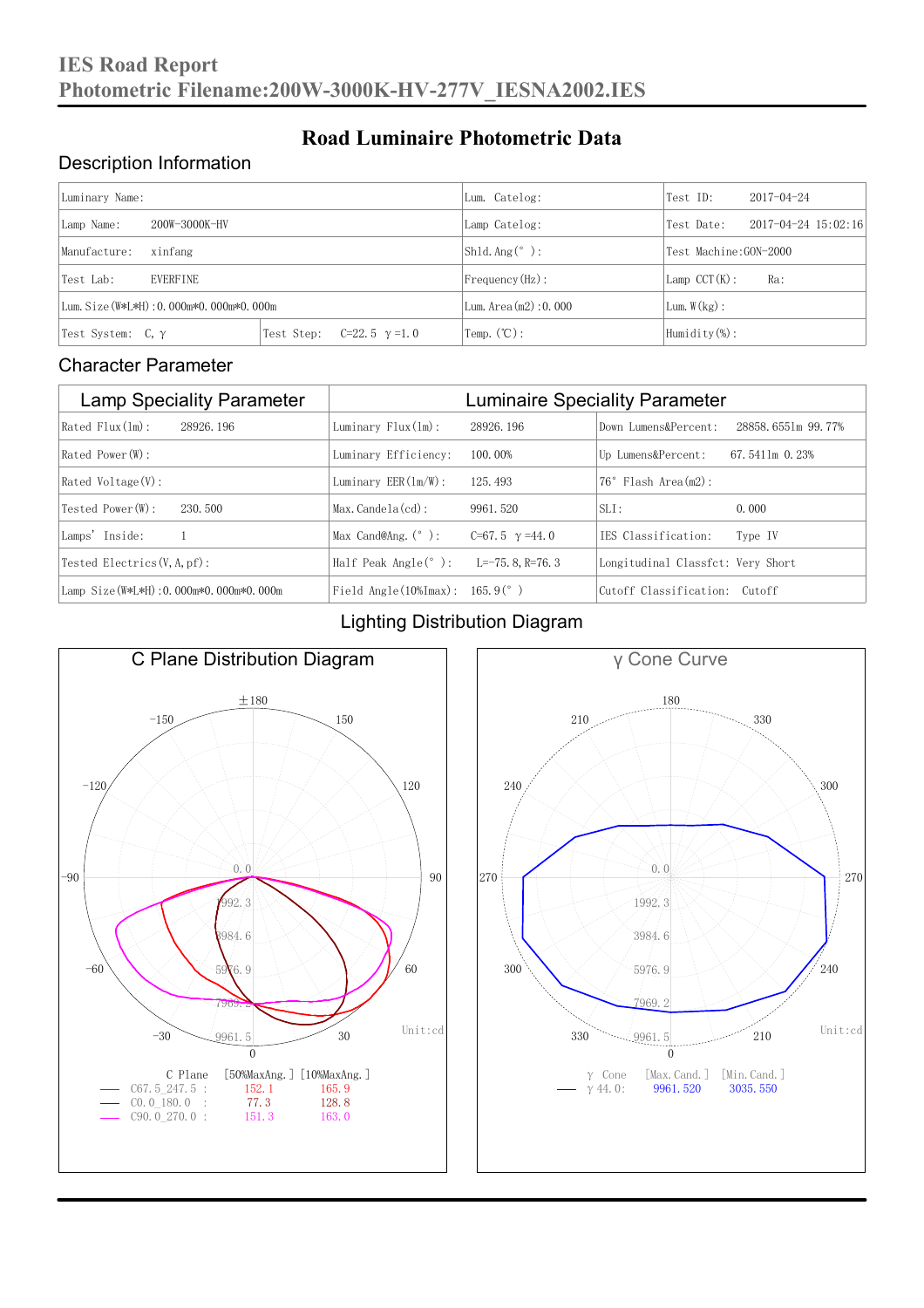## **2D Plane Light Intensity Distribution Curve**

| Lum. Name:               | Lum.Catelog:          | Test ID:<br>2017-04-24             |
|--------------------------|-----------------------|------------------------------------|
| Lamp Name: 200W-3000K-HV | Lamp Catelog:         | Test Lab: EVERFINE                 |
| Manufacture: xinfang     | Test Machine:GON-2000 | Test Date: $2017-04-24$ $15:02:16$ |

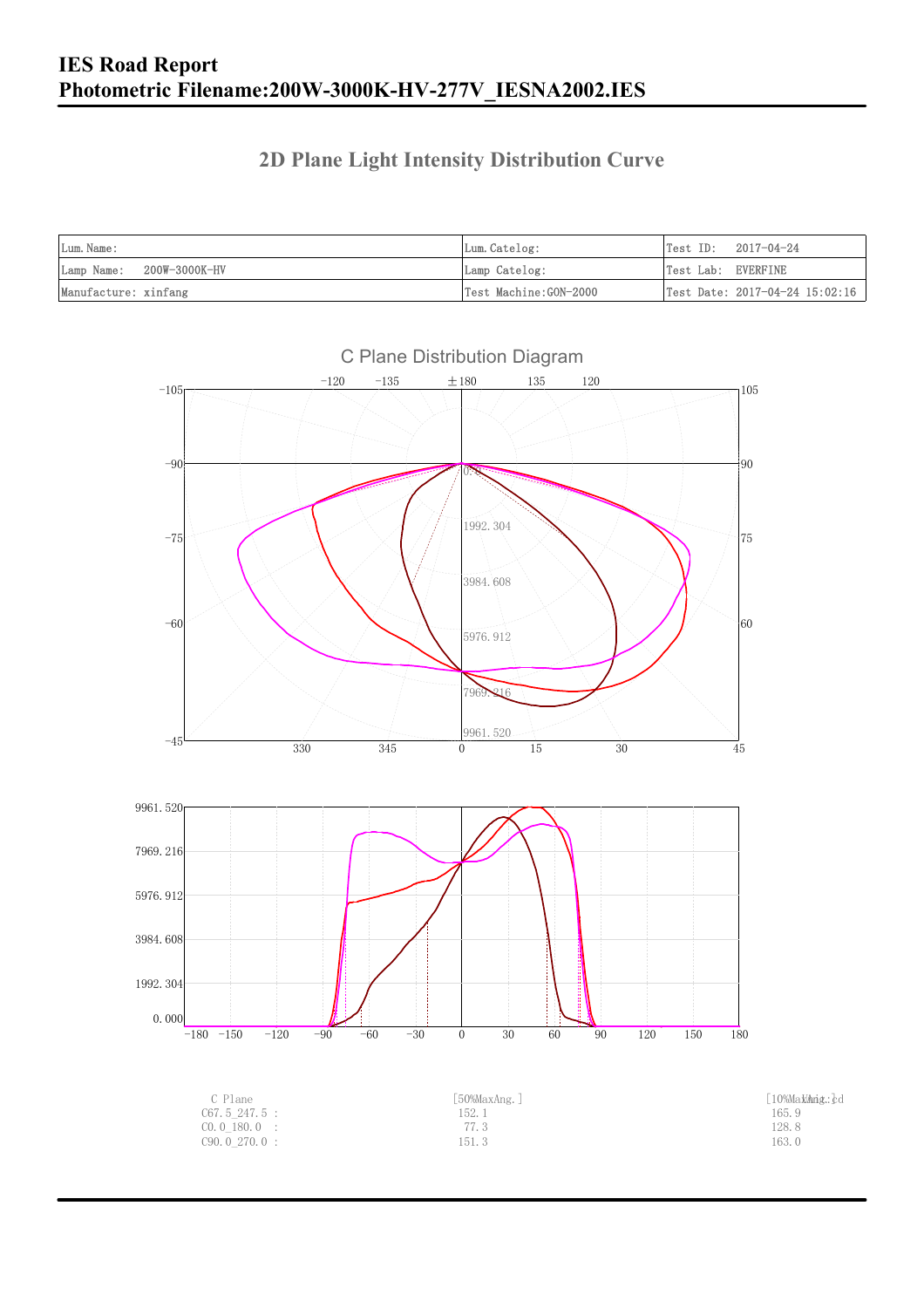## **3D Light Intensity Distribution Modal**

| Lum. Name:                  | Lum.Catelog:          |                    | $\textsf{Test ID:} \quad 2017-04-24$ |
|-----------------------------|-----------------------|--------------------|--------------------------------------|
| 200W-3000K-HV<br>Lamp Name: | Lamp Catelog:         | Test Lab: EVERFINE |                                      |
| Manufacture: xinfang        | Test Machine:GON-2000 |                    | Test Date: 2017-04-24 15:02:16       |

#### 3D Light Intensity Distribution Modal

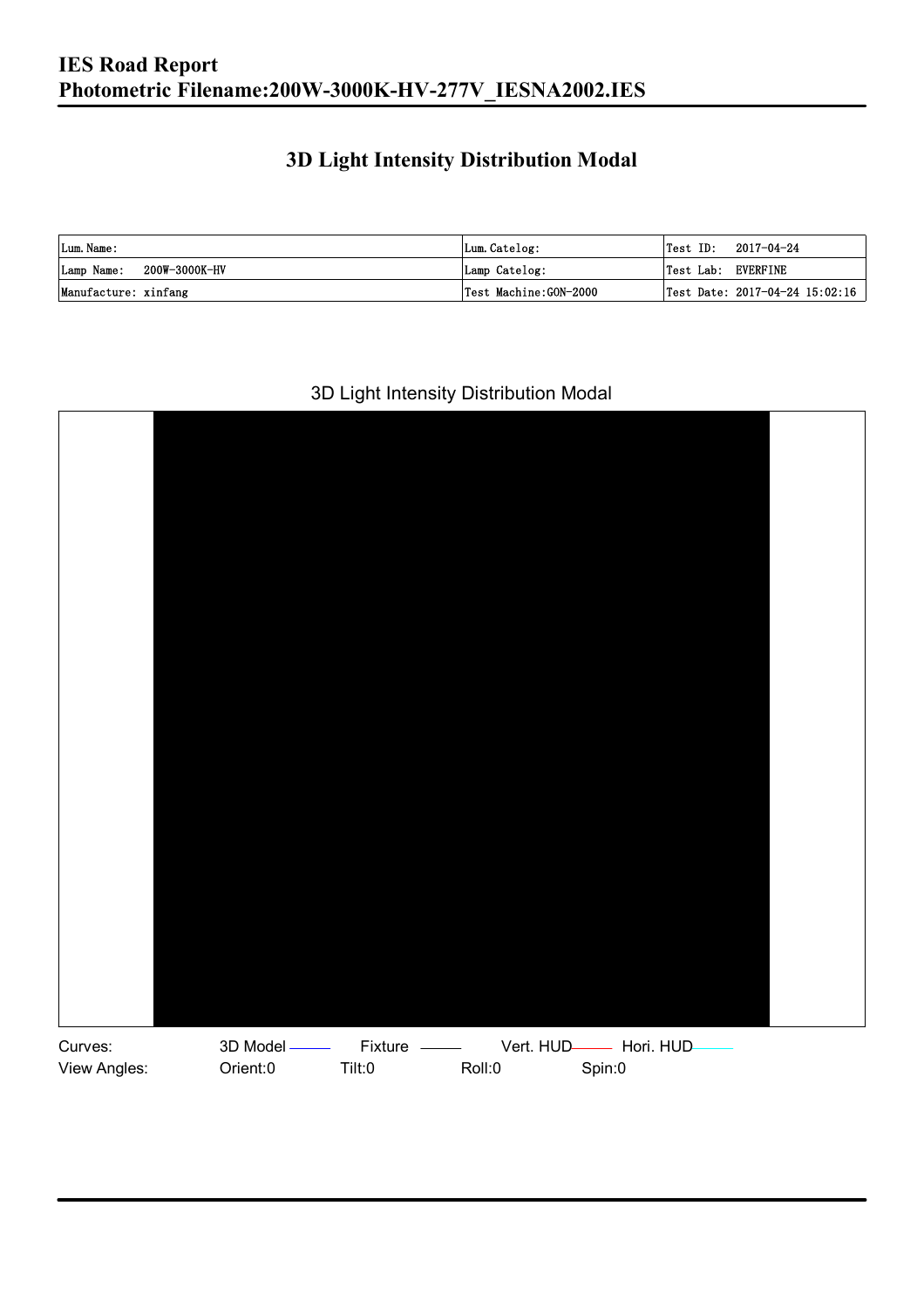#### **IES Road Report Photometric Filename:200W-3000K-HV-277V\_IESNA2002.IES**

## **Zonal Flux Tabulation**

| Zone $(\gamma)$ | Zone Flux     | Sums Flux | Zone%Lamp | Sums%Lamp | Zone $(\gamma)$ | Zone Flux | Sums Flux | Zone%Lamp | Sums%Lamp |
|-----------------|---------------|-----------|-----------|-----------|-----------------|-----------|-----------|-----------|-----------|
|                 | $(\text{lm})$ | (1m)      |           |           |                 | (1m)      | (1m)      |           |           |
| $0.0-1.0$       | 7.14          | 7.14      | 0.02      | 0.02      | $45.0 - 46.0$   | 535.96    | 535.96    | 1.85      | 1.85      |
| $1.0 - 2.0$     | 21.42         | 28.56     | 0.07      | 0.10      | 46.0 $-47.0$    | 540.28    | 1076.24   | 1.87      | 3.72      |
| $2.0 - 3.0$     | 35.68         | 64.25     | 0.12      | 0.22      | 47.0-48.0       | 543.78    | 1620.02   | 1.88      | 5.60      |
| $3.0 - 4.0$     | 49.92         | 114.16    | 0.17      | 0.39      | 48.0-49.0       | 546.35    | 2166.37   | 1.89      | 7.49      |
| $4.0 - 5.0$     | 64.11         | 178.27    | 0.22      | 0.62      | 49.0 $-50.0$    | 548.18    | 2714.55   | 1.90      | 9.38      |
| $5.0 - 6.0$     | 78.24         | 256.52    | 0.27      | 0.89      | $50.0 - 51.0$   | 549.25    | 3263.80   | 1.90      | 11.28     |
| $6.0 - 7.0$     | 92.32         | 348.84    | 0.32      | 1.21      | $51.0 - 52.0$   | 549.34    | 3813.14   | 1.90      | 13.18     |
| $7.0 - 8.0$     | 106.34        | 455.18    | 0.37      | 1.57      | $52.0 - 53.0$   | 548.32    | 4361.46   | 1.90      | 15.08     |
| $8.0 - 9.0$     | 120.27        | 575.45    | 0.42      | 1.99      | $53.0 - 54.0$   | 546.29    | 4907.75   | 1.89      | 16.97     |
| $9.0 - 10.0$    | 134.13        | 709.58    | 0.46      | 2.45      | $54.0 - 55.0$   | 543.20    | 5450.95   | 1.88      | 18.84     |
| $10.0 - 11.0$   | 147.90        | 857.48    | 0.51      | 2.96      | $55.0 - 56.0$   | 538.95    | 5989.90   | 1.86      | 20.71     |
| $11.0 - 12.0$   | 161.59        | 1019.07   | 0.56      | 3.52      | $56.0 - 57.0$   | 533.48    | 6523.39   | 1.84      | 22.55     |
| $12.0 - 13.0$   | 175.22        | 1194.29   | 0.61      | 4.13      | $57.0 - 58.0$   | 526.64    | 7050.03   | 1.82      | 24.37     |
| $13.0 - 14.0$   | 188.80        | 1383.09   | 0.65      | 4.78      | $58.0 - 59.0$   | 518.64    | 7568.67   | 1.79      | 26.17     |
| $14.0 - 15.0$   | 202.35        | 1585.43   | 0.70      | 5.48      | 59.0-60.0       | 509.78    | 8078.45   | 1.76      | 27.93     |
| $15.0 - 16.0$   | 215.85        | 1801.28   | 0.75      | 6.23      | $60.0 - 61.0$   | 499.86    | 8578.31   | 1.73      | 29.66     |
| $16.0 - 17.0$   | 229.35        | 2030.63   | 0.79      | 7.02      | $61.0 - 62.0$   | 489.00    | 9067.31   | 1.69      | 31.35     |
| $17.0 - 18.0$   | 242.84        | 2273.47   | 0.84      | 7.86      | $62.0 - 63.0$   | 477.47    | 9544.78   | 1.65      | 33.00     |
| $18.0 - 19.0$   | 256.29        | 2529.75   | 0.89      | 8.75      | $63.0 - 64.0$   | 465.27    | 10010.05  | 1.61      | 34.61     |
| $19.0 - 20.0$   | 269.70        | 2799.46   | 0.93      | 9.68      | $64.0 - 65.0$   | 453.20    | 10463.24  | 1.57      | 36.17     |
| $20.0 - 21.0$   | 283.10        | 3082.55   | 0.98      | 10.66     | $65.0 - 66.0$   | 441.38    | 10904.62  | 1.53      | 37.70     |
| $21.0 - 22.0$   | 296.43        | 3378.98   | 1.02      | 11.68     | 66.0 $-67.0$    | 429.09    | 11333.71  | 1.48      | 39.18     |
| $22.0 - 23.0$   | 309.69        | 3688.68   | 1.07      | 12.75     | $67.0 - 68.0$   | 416.76    | 11750.47  | 1.44      | 40.62     |
| $23.0 - 24.0$   | 322.87        | 4011.55   | 1.12      | 13.87     | $68.0 - 69.0$   | 404.78    | 12155.25  | 1.40      | 42.02     |
| $24.0 - 25.0$   | 335.92        | 4347.47   | 1.16      | 15.03     | $69.0 - 70.0$   | 392.25    | 12547.50  | 1.36      | 43.38     |
| $25.0 - 26.0$   | 348.82        | 4696.29   | 1.21      | 16.24     | $70.0 - 71.0$   | 378.18    | 12925.68  | 1.31      | 44.69     |
| $26.0 - 27.0$   | 361.52        | 5057.81   | 1.25      | 17.49     | $71.0 - 72.0$   | 361.98    | 13287.66  | 1.25      | 45.94     |
| $27.0 - 28.0$   | 373.98        | 5431.79   | 1.29      | 18.78     | $72.0 - 73.0$   | 343.07    | 13630.73  | 1.19      | 47.12     |
| $28.0 - 29.0$   | 386.18        | 5817.97   | 1.34      | 20.11     | $73.0 - 74.0$   | 321.40    | 13952.13  | 1.11      | 48.23     |
| $29.0 - 30.0$   | 398.11        | 6216.08   | 1.38      | 21.49     | $74.0 - 75.0$   | 295.57    | 14247.70  | 1.02      | 49.26     |
| $30.0 - 31.0$   | 409.78        | 6625.87   | 1.42      | 22.91     | $75.0 - 76.0$   | 263.73    | 14511.43  | 0.91      | 50.17     |
| $31.0 - 32.0$   | 421.14        | 7047.00   | 1.46      | 24.36     | $76.0 - 77.0$   | 227.88    | 14739.31  | 0.79      | 50.95     |
| $32.0 - 33.0$   | 432.14        | 7479.15   | 1.49      | 25.86     | $77.0 - 78.0$   | 192.34    | 14931.65  | 0.66      | 51.62     |
| $33.0 - 34.0$   | 442.81        | 7921.96   | 1.53      | 27.39     | $78.0 - 79.0$   | 157.68    | 15089.34  | 0.55      | 52.16     |
| $34.0 - 35.0$   | 453.16        | 8375.11   | 1.57      | 28.95     | 79.0-80.0       | 123.71    | 15213.05  | 0.43      | 52.59     |
| $35.0 - 36.0$   | 463.12        | 8838.23   | 1.60      | 30.55     | $80.0 - 81.0$   | 93.07     | 15306.12  | 0.32      | 52.91     |
| $36.0 - 37.0$   | 472.60        | 9310.82   | 1.63      | 32.19     | $81.0 - 82.0$   | 67.67     | 15373.78  | 0.23      | 53.15     |
| $37.0 - 38.0$   | 481.58        | 9792.40   | 1.66      | 33.85     | $82.0 - 83.0$   | 47.25     | 15421.04  | 0.16      | 53.31     |
| $38.0 - 39.0$   | 490.10        | 10282.50  | 1.69      | 35.55     | 83.0-84.0       | 30.41     | 15451.44  | 0.11      | 53.42     |
| $39.0 - 40.0$   | 498.14        | 10780.64  | 1.72      | 37.27     | $84.0 - 85.0$   | 17.38     | 15468.82  | 0.06      | 53.48     |
| $40.0 - 41.0$   | 505.71        | 11286.35  | 1.75      | 39.02     | 85.0-86.0       | 8.66      | 15477.48  | 0.03      | 53.51     |
| $41.0 - 42.0$   | 512.78        | 11799.13  | 1.77      | 40.79     | 86.0-87.0       | 3.49      | 15480.97  | 0.01      | 53.52     |
| $42.0 - 43.0$   | 519.35        | 12318.48  | 1.80      | 42.59     | $87.0 - 88.0$   | 1.31      | 15482.28  | 0.00      | 53.52     |
| $43.0 - 44.0$   | 525.46        | 12843.93  | 1.82      | 44.40     | $88.0 - 89.0$   | 0.80      | 15483.08  | 0.00      | 53.53     |
| 44.0-45.0       | 531.03        | 13374.96  | 1.84      | 46.24     | 89.0-90.0       | 0.61      | 15483.70  | 0.00      | 53.53     |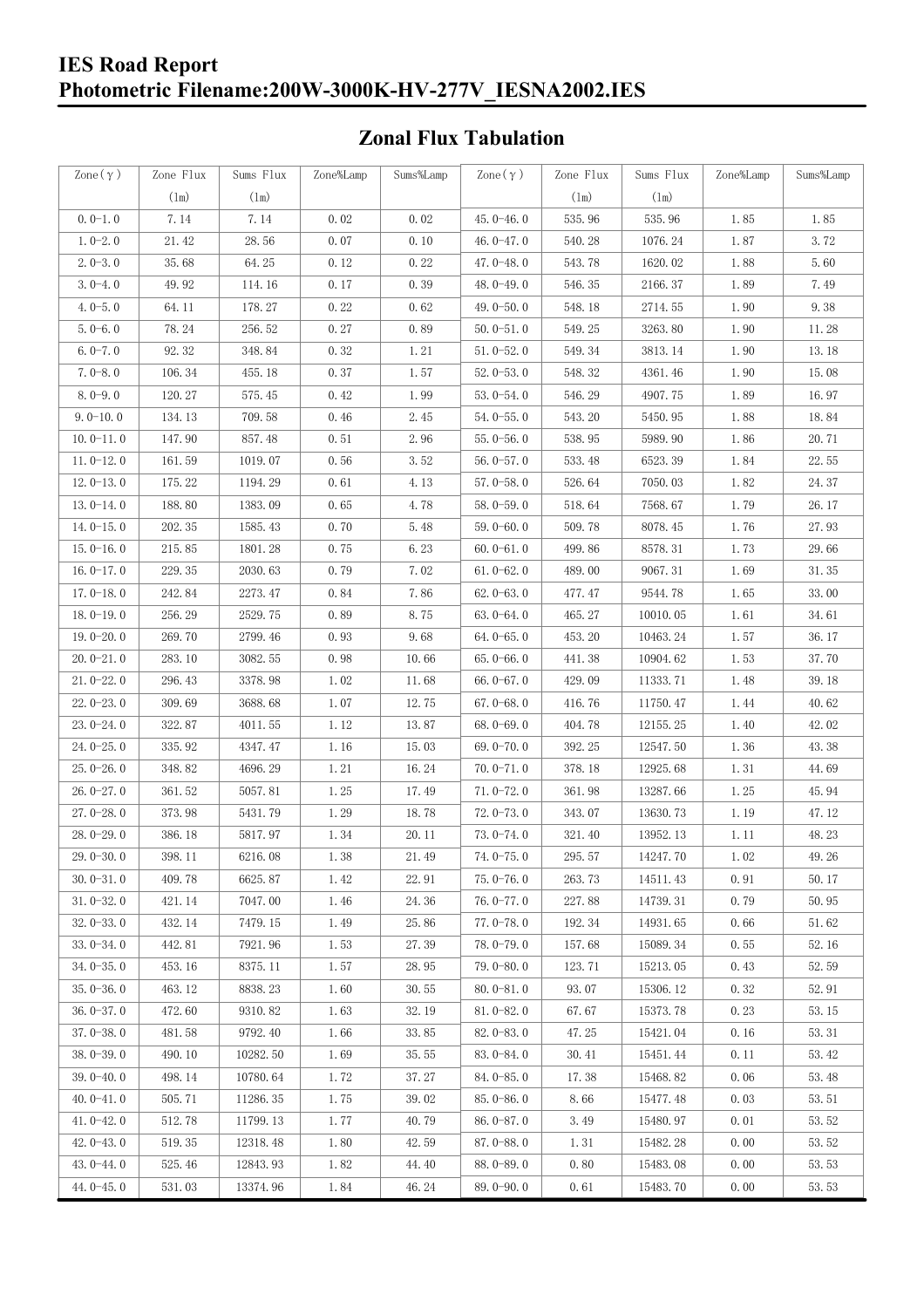## **IES Road Report Photometric Filename:200W-3000K-HV-277V\_IESNA2002.IES**

## **Zonal Flux Tabulation - (Cont.)**

| Zone $(\gamma)$ | Zone Flux | Sums Flux | Zone%Lamp | Sums%Lamp | Zone $(\gamma)$ | Zone Flux | Sums Flux | Zone%Lamp | Sums%Lamp |
|-----------------|-----------|-----------|-----------|-----------|-----------------|-----------|-----------|-----------|-----------|
|                 | (1m)      | (1m)      |           |           |                 | (1m)      | (1m)      |           |           |
| $90.0 - 91.0$   | 0.56      | 0.56      | 0.00      | 0.00      | $135.0 - 136.0$ | 1.04      | 1.04      | 0.00      | 0.00      |
| $91.0 - 92.0$   | 0.55      | 1.11      | 0.00      | 0.00      | $136.0 - 137.0$ | 1.02      | 2.07      | 0.00      | $0.01\,$  |
| $92.0 - 93.0$   | 0.55      | 1.66      | 0.00      | 0.01      | $137.0 - 138.0$ | 1.01      | 3.07      | 0.00      | 0.01      |
| $93.0 - 94.0$   | 0.56      | 2.22      | 0.00      | 0.01      | 138.0-139.0     | 0.98      | 4.06      | 0.00      | 0.01      |
| 94.0-95.0       | 0.57      | 2.80      | 0.00      | 0.01      | 139.0-140.0     | 0.96      | 5.02      | 0.00      | 0.02      |
| $95.0 - 96.0$   | 0.59      | 3.38      | 0.00      | 0.01      | $140.0 - 141.0$ | 0.94      | 5.96      | 0.00      | 0.02      |
| $96.0 - 97.0$   | 0.60      | 3.99      | 0.00      | 0.01      | $141.0 - 142.0$ | 0.92      | 6.88      | 0.00      | 0.02      |
| $97.0 - 98.0$   | 0.63      | 4.61      | 0.00      | 0.02      | 142.0-143.0     | 0.89      | 7.77      | 0.00      | 0.03      |
| $98.0 - 99.0$   | 0.65      | 5.27      | 0.00      | 0.02      | 143.0-144.0     | 0.86      | 8.63      | 0.00      | 0.03      |
| $99.0 - 100.0$  | 0.68      | 5.94      | 0.00      | 0.02      | 144.0-145.0     | 0.83      | 9.46      | 0.00      | 0.03      |
| $100.0 - 101.0$ | 0.71      | 6.65      | 0.00      | 0.02      | $145.0 - 146.0$ | 0.81      | 10.27     | 0.00      | 0.04      |
| $101.0 - 102.0$ | 0.74      | 7.39      | 0.00      | 0.03      | $146.0 - 147.0$ | 0.80      | 11.06     | 0.00      | 0.04      |
| $102.0 - 103.0$ | 0.77      | 8.16      | 0.00      | 0.03      | 147.0-148.0     | 0.79      | 11.85     | 0.00      | 0.04      |
| $103.0 - 104.0$ | 0.81      | 8.97      | 0.00      | 0.03      | 148.0-149.0     | 0.78      | 12.63     | 0.00      | 0.04      |
| $104.0 - 105.0$ | 0.85      | 9.82      | 0.00      | 0.03      | 149.0-150.0     | 0.76      | 13.39     | 0.00      | 0.05      |
| $105.0 - 106.0$ | 0.89      | 10.71     | 0.00      | 0.04      | $150.0 - 151.0$ | 0.74      | 14.13     | 0.00      | 0.05      |
| $106.0 - 107.0$ | 0.93      | 11.64     | 0.00      | 0.04      | $151.0 - 152.0$ | 0.71      | 14.84     | 0.00      | 0.05      |
| $107.0 - 108.0$ | 0.97      | 12.60     | 0.00      | 0.04      | $152.0 - 153.0$ | 0.69      | 15.53     | 0.00      | 0.05      |
| $108.0 - 109.0$ | 1.00      | 13.60     | 0.00      | 0.05      | $153.0 - 154.0$ | 0.66      | 16.18     | 0.00      | 0.06      |
| $109.0 - 110.0$ | 1.03      | 14.63     | 0.00      | 0.05      | $154.0 - 155.0$ | 0.62      | 16.81     | 0.00      | 0.06      |
| $110.0 - 111.0$ | 1.06      | 15.69     | 0.00      | 0.05      | $155.0 - 156.0$ | 0.60      | 17.41     | 0.00      | 0.06      |
| $111.0 - 112.0$ | 1.08      | 16.78     | 0.00      | 0.06      | $156.0 - 157.0$ | 0.57      | 17.98     | 0.00      | 0.06      |
| $112.0 - 113.0$ | 1.10      | 17.87     | 0.00      | 0.06      | 157.0-158.0     | 0.55      | 18.52     | 0.00      | 0.06      |
| $113.0 - 114.0$ | 1.11      | 18.98     | 0.00      | 0.07      | $158.0 - 159.0$ | 0.52      | 19.05     | 0.00      | 0.07      |
| $114.0 - 115.0$ | 1.11      | 20.09     | 0.00      | 0.07      | $159.0 - 160.0$ | 0.50      | 19.54     | 0.00      | 0.07      |
| $115.0 - 116.0$ | 1.11      | 21.20     | 0.00      | 0.07      | $160.0 - 161.0$ | 0.47      | 20.01     | 0.00      | 0.07      |
| $116.0 - 117.0$ | 1.11      | 22.31     | 0.00      | 0.08      | $161.0 - 162.0$ | 0.45      | 20.46     | 0.00      | 0.07      |
| $117.0 - 118.0$ | 1.10      | 23.41     | 0.00      | 0.08      | $162.0 - 163.0$ | 0.42      | 20.89     | 0.00      | 0.07      |
| $118.0 - 119.0$ | 1.11      | 24.53     | 0.00      | 0.08      | $163.0 - 164.0$ | $0.\,40$  | 21.29     | 0.00      | 0.07      |
| 119.0-120.0     | 1.13      | 25.65     | 0.00      | 0.09      | $164.0 - 165.0$ | 0.38      | 21.67     | 0.00      | 0.07      |
| $120.0 - 121.0$ | 1.15      | 26.80     | 0.00      | 0.09      | $165.0 - 166.0$ | 0.35      | 22.02     | 0.00      | 0.08      |
| $121.0 - 122.0$ | 1.17      | 27.97     | 0.00      | 0.10      | $166.0 - 167.0$ | 0.33      | 22.35     | 0.00      | 0.08      |
| $122.0 - 123.0$ | 1.18      | 29.15     | 0.00      | 0.10      | $167.0 - 168.0$ | 0.32      | 22.68     | 0.00      | 0.08      |
| $123.0 - 124.0$ | 1.18      | 30.33     | 0.00      | 0.10      | $168.0 - 169.0$ | 0.31      | 22.99     | 0.00      | 0.08      |
| $124.0 - 125.0$ | 1.18      | 31.51     | 0.00      | 0.11      | $169.0 - 170.0$ | 0.30      | 23.29     | 0.00      | 0.08      |
| $125.0 - 126.0$ | 1.17      | 32.68     | 0.00      | 0.11      | $170.0 - 171.0$ | 0.28      | 23.57     | 0.00      | 0.08      |
| $126.0 - 127.0$ | 1.17      | 33.85     | 0.00      | 0.12      | 171.0-172.0     | 0.25      | 23.82     | 0.00      | 0.08      |
| $127.0 - 128.0$ | 1.17      | 35.01     | 0.00      | 0.12      | $172.0 - 173.0$ | 0.23      | 24.05     | 0.00      | 0.08      |
| $128.0 - 129.0$ | 1.15      | 36.17     | 0.00      | 0.13      | 173.0-174.0     | 0.20      | 24.24     | 0.00      | 0.08      |
| $129.0 - 130.0$ | 1.14      | 37.30     | 0.00      | 0.13      | $174.0 - 175.0$ | 0.17      | 24.41     | 0.00      | 0.08      |
| $130.0 - 131.0$ | 1.12      | 38.43     | 0.00      | 0.13      | $175.0 - 176.0$ | 0.14      | 24.55     | 0.00      | 0.08      |
| $131.0 - 132.0$ | 1.11      | 39.53     | 0.00      | 0.14      | $176.0 - 177.0$ | 0.11      | 24.65     | 0.00      | 0.09      |
| $132.0 - 133.0$ | 1.09      | 40.62     | 0.00      | 0.14      | 177.0-178.0     | 0.07      | 24.73     | 0.00      | 0.09      |
| $133.0 - 134.0$ | 1.07      | 41.70     | 0.00      | 0.14      | 178.0-179.0     | 0.04      | 24.77     | 0.00      | 0.09      |
| $134.0 - 135.0$ | 1.06      | 42.75     | 0.00      | 0.15      | 179.0-180.0     | 0.02      | 24.79     | 0.00      | 0.09      |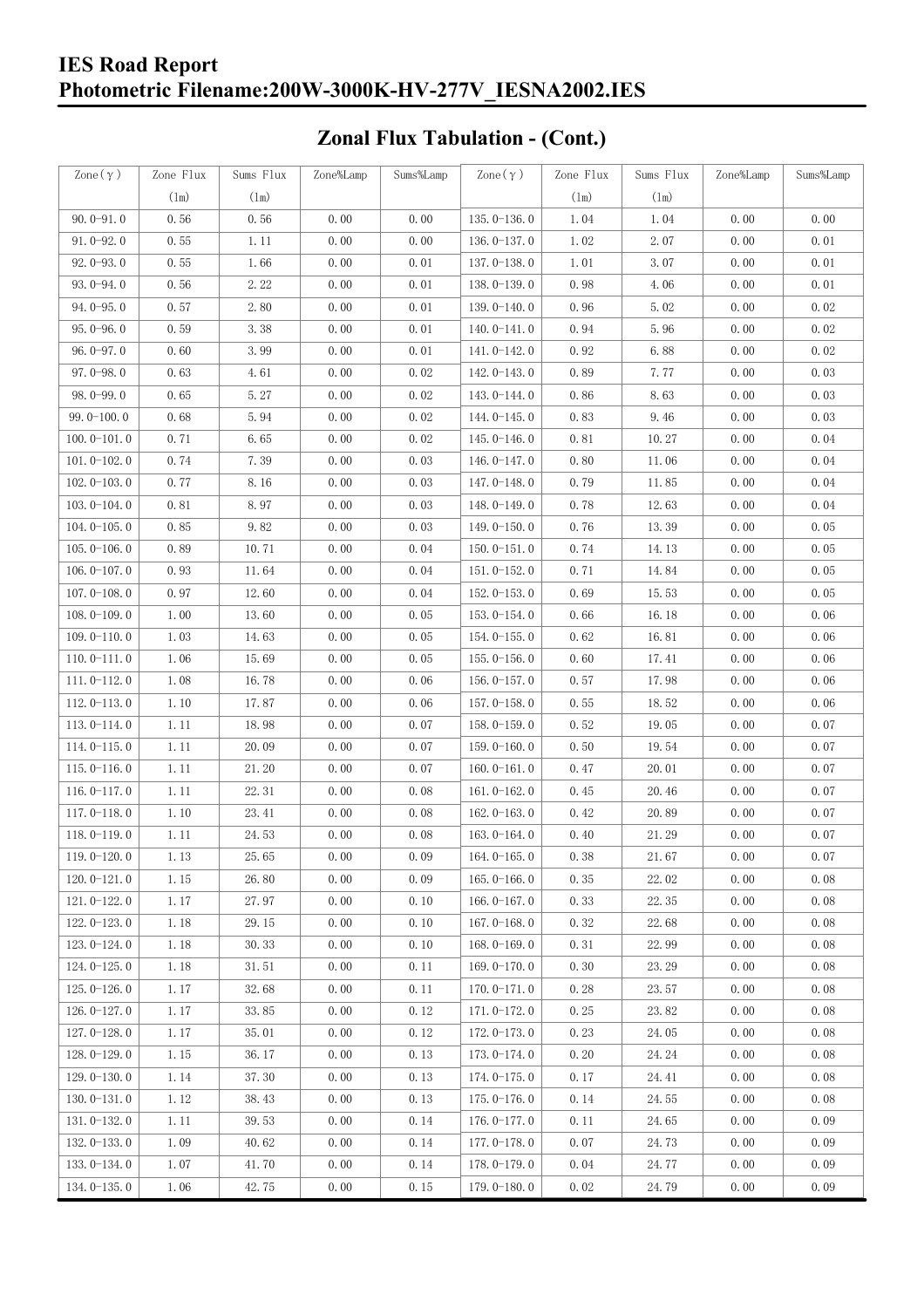### **Rectangle ISO Lighting Intensity Diagram**

| Lum. Name:                  | Lum.Catelog:          | $\textsf{Test ID:} \quad 2017-04-24$ |                                                |
|-----------------------------|-----------------------|--------------------------------------|------------------------------------------------|
| 200W-3000K-HV<br>Lamp Name: | Lamp Catelog:         | Test Lab: EVERFINE                   |                                                |
| Manufacture: xinfang        | Test Machine:GON-2000 |                                      | $\vert$ Test Date: 2017-04-24 15:02:16 $\vert$ |

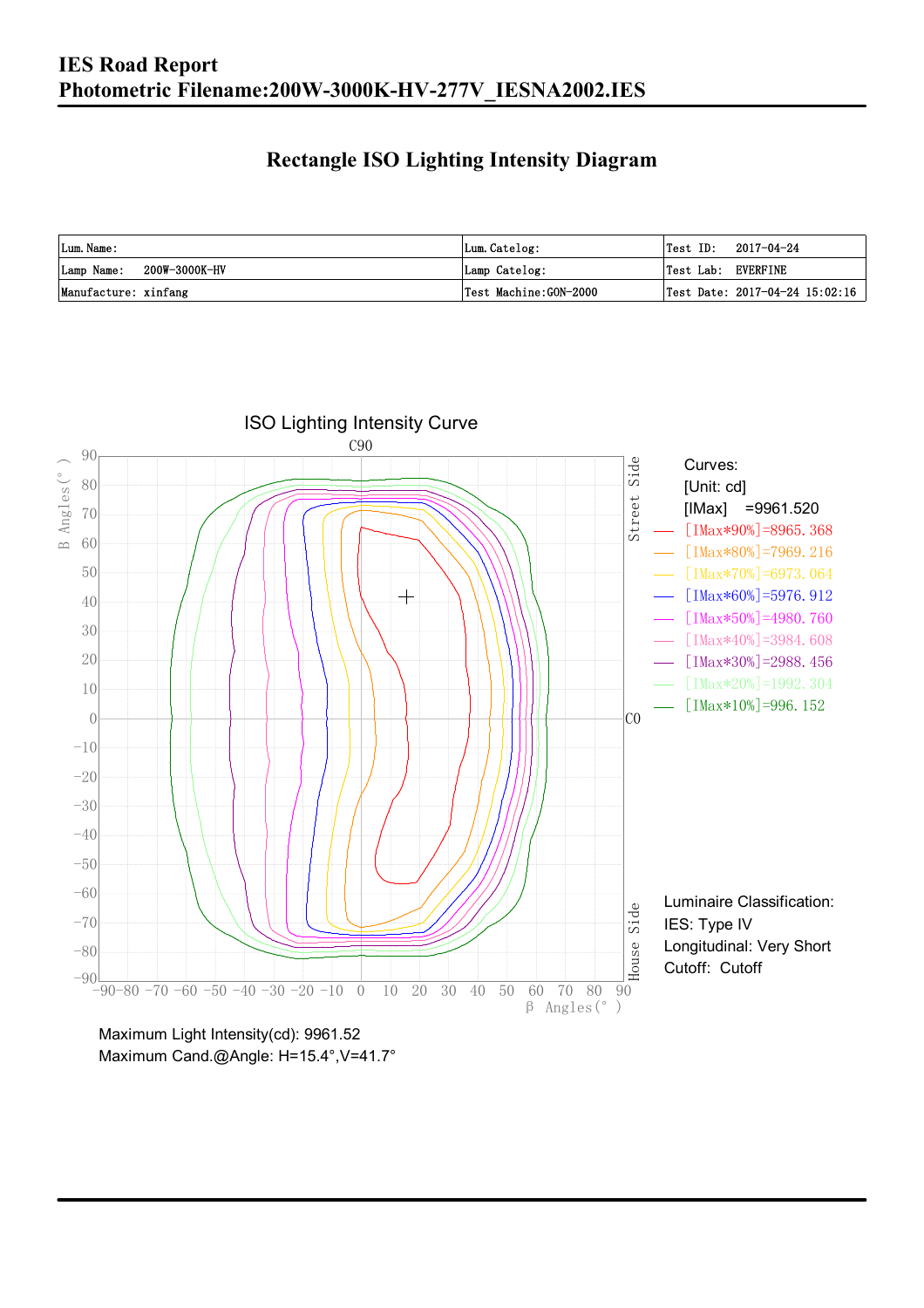### **Round ISO Lighting Intensity Diagram**

| Lum. Name:                  | Lum.Catelog:          |                    | $Test ID: 2017-04-24$          |
|-----------------------------|-----------------------|--------------------|--------------------------------|
| 200W-3000K-HV<br>Lamp Name: | Lamp Catelog:         | Test Lab: EVERFINE |                                |
| Manufacture: xinfang        | Test Machine:GON-2000 |                    | Test Date: 2017-04-24 15:02:16 |

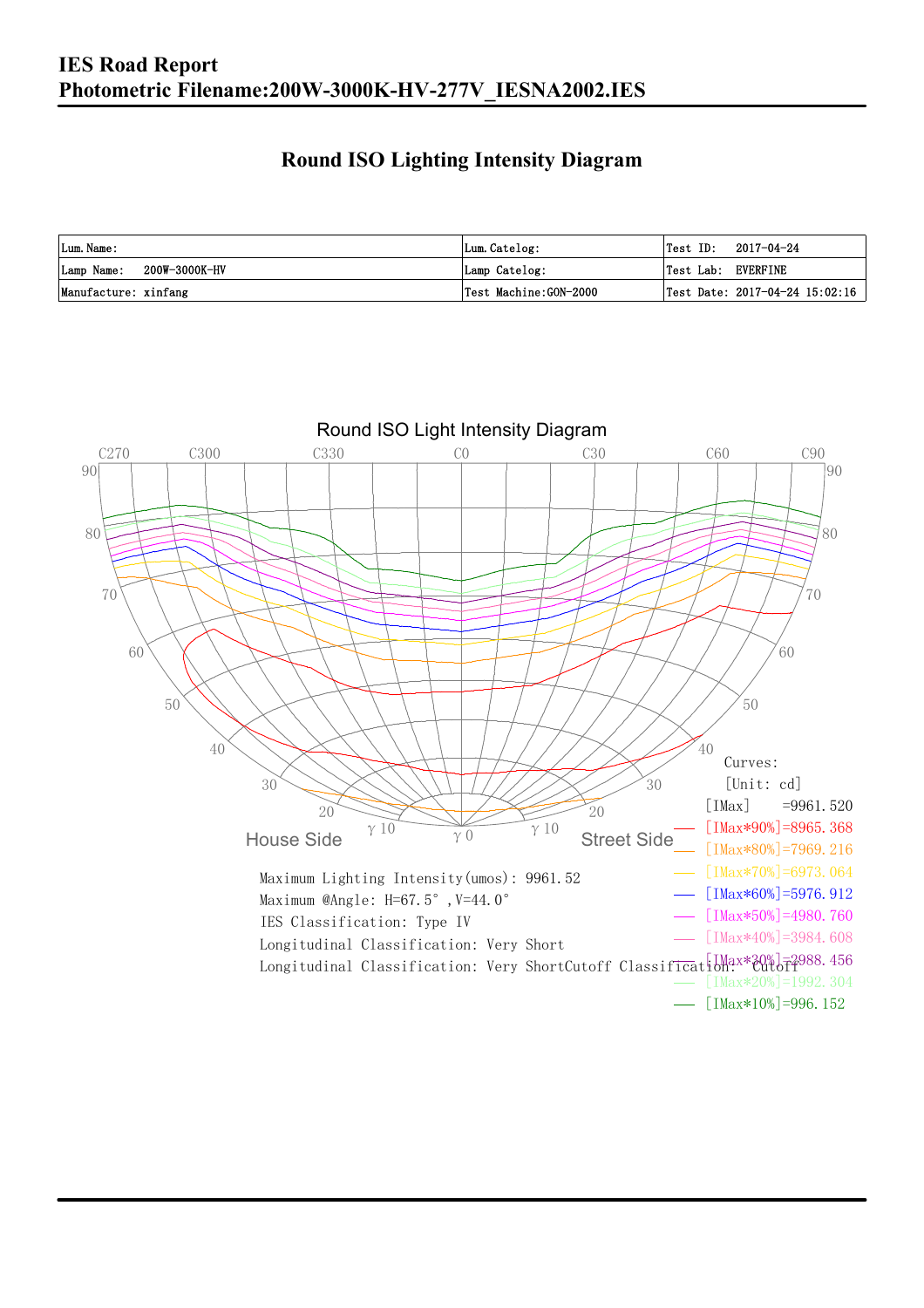### **Plane ISO-Illuminance Diagram**

| Lum. Name:                  | Lum.Catelog:          | $\textsf{Test ID:} \quad 2017-04-24$      |
|-----------------------------|-----------------------|-------------------------------------------|
| 200W-3000K-HV<br>Lamp Name: | Lamp Catelog:         | Test Lab: EVERFINE                        |
| Manufacture: xinfang        | Test Machine:GON-2000 | $\sqrt{2}$ Test Date: 2017-04-24 15:02:16 |



#### Plane ISO-Illuminance Curve

Working Plane Maximum Illuminance(lx): 905.50 Working Plane Maximum Illuminance Position(d/h):H0.0 V0.2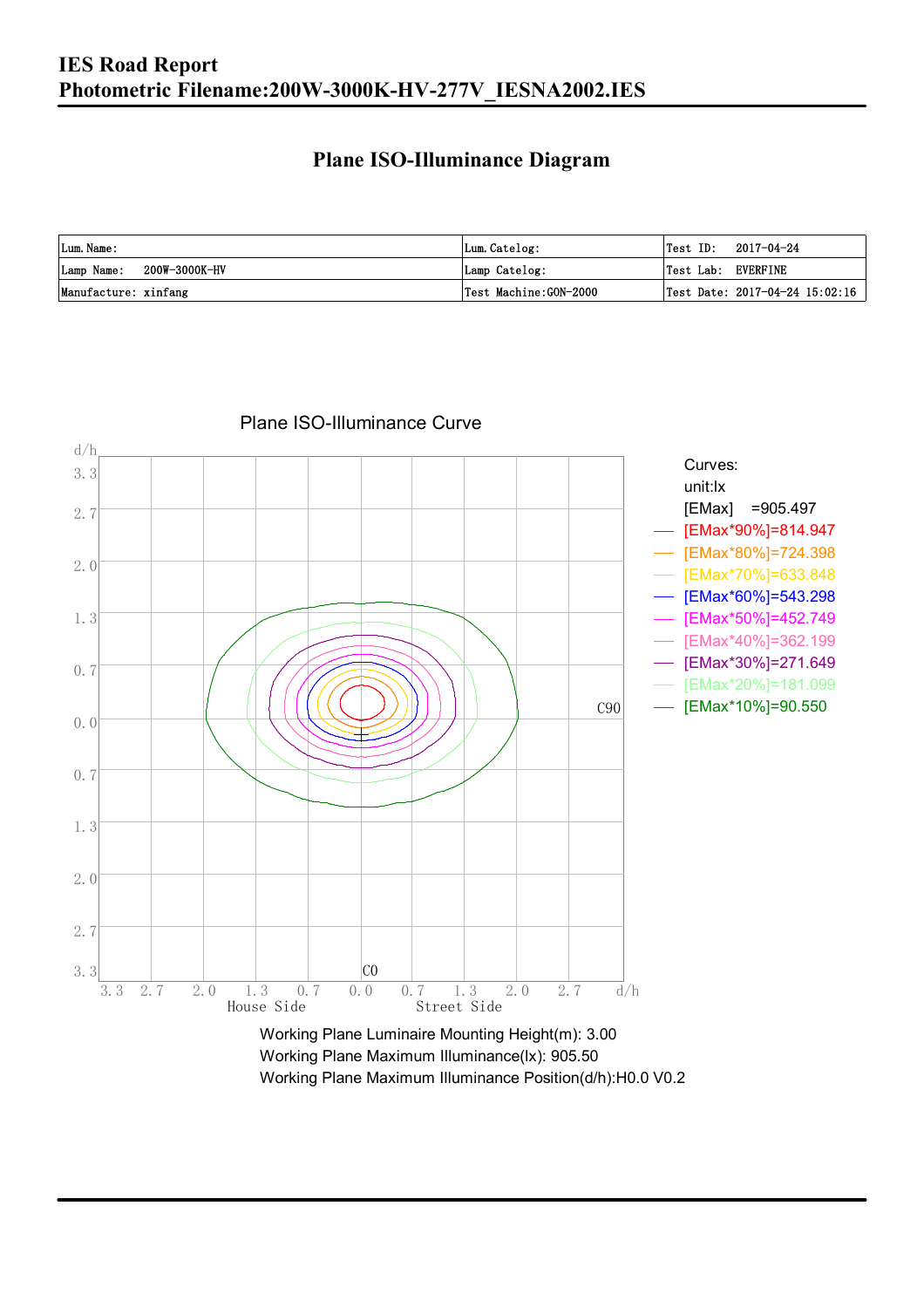## **3D Plane ISO Illuminance Diagram**

| Lum. Name:                  | Lum.Catelog:          |                    | $\textsf{Test ID:} \quad 2017-04-24$ |
|-----------------------------|-----------------------|--------------------|--------------------------------------|
| 200W-3000K-HV<br>Lamp Name: | Lamp Catelog:         | Test Lab: EVERFINE |                                      |
| Manufacture: xinfang        | Test Machine:GON-2000 |                    | Test Date: 2017-04-24 15:02:16       |

#### 3D Plane Illuminance Modal

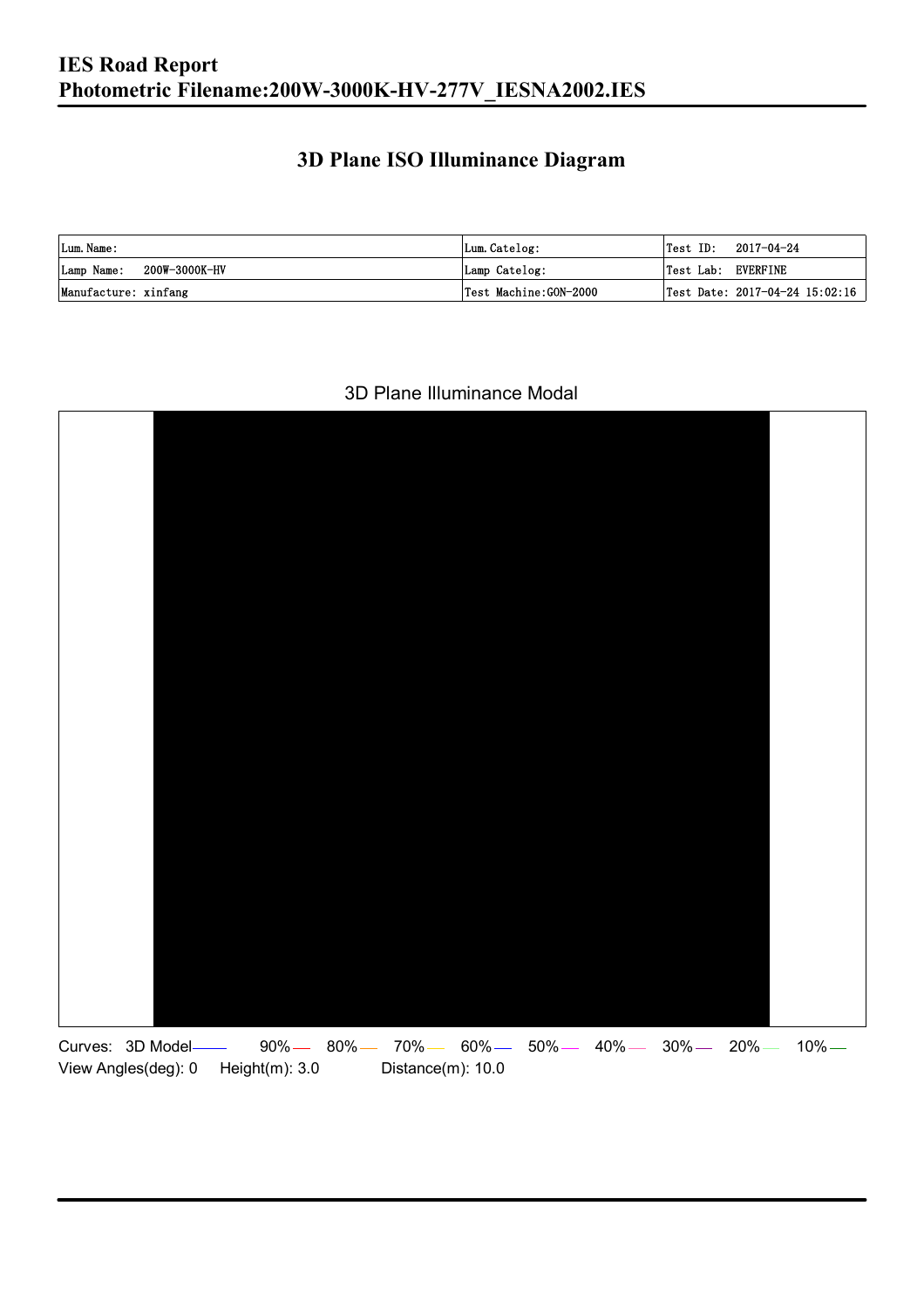### **Space ISO Illuminance Diagram**

| Lum. Name:                  | Lum.Catelog:          | Test ID:<br>2017-04-24                          |
|-----------------------------|-----------------------|-------------------------------------------------|
| 200W-3000K-HV<br>Lamp Name: | Lamp Catelog:         | Test Lab: EVERFINE                              |
| Manufacture: xinfang        | Test Machine:GON-2000 | $\sqrt{\text{Test Date: } 2017-04-24}$ 15:02:16 |



Space ISO Illuminance Curve

Space Plane Maximum Illuminance and @Angle:8148.66lx,12.0deg Plane Maximum Lighting Intensity and @Angle:9499.390cd,0eg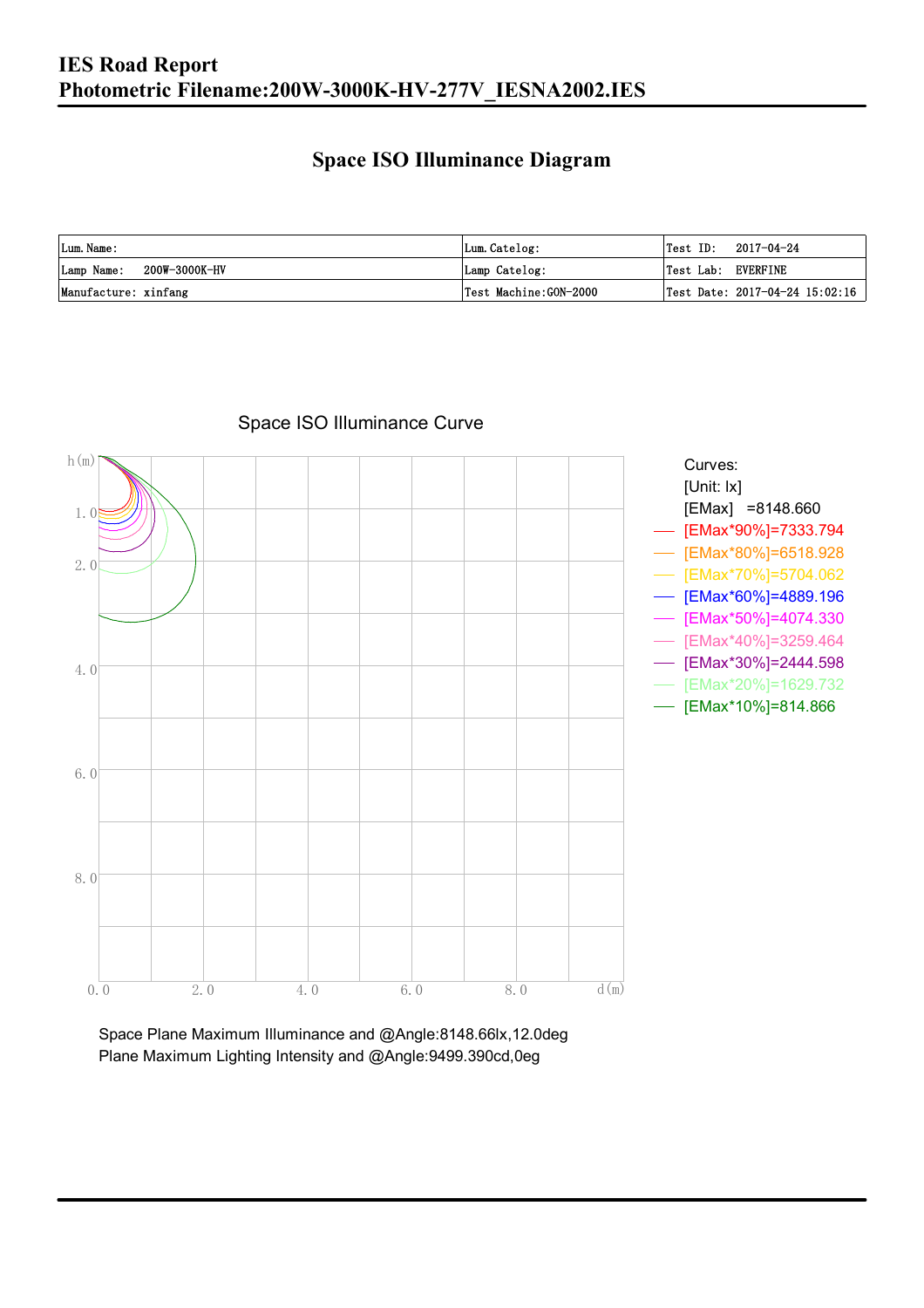### **Illuminance-Distance Diagram**

| Lum. Name:                  | Lum.Catelog:           | Test ID:<br>2017-04-24         |
|-----------------------------|------------------------|--------------------------------|
| 200W-3000K-HV<br>Lamp Name: | Lamp Catelog:          | Test Lab: EVERFINE             |
| Manufacture: xinfang        | 'Test Machine:GON-2000 | Test Date: 2017-04-24 15:02:16 |



Illuminance-Distance Curve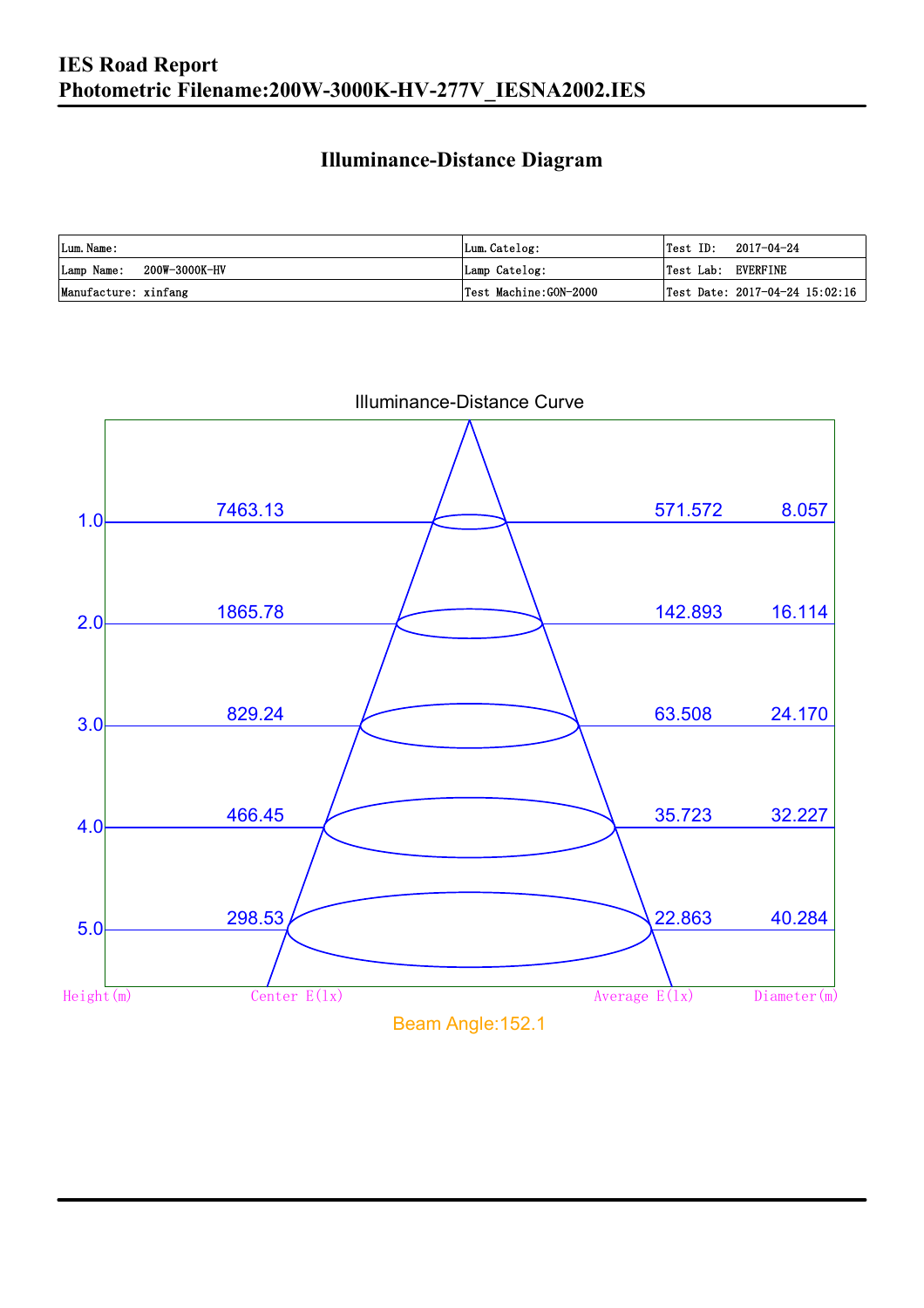## **Road Coefficient of Utilization Curves**

| Lum. Name:                  | Lum.Catelog:          | $ Test$ ID:        | 2017-04-24                     |
|-----------------------------|-----------------------|--------------------|--------------------------------|
| 200W-3000K-HV<br>Lamp Name: | Lamp Catelog:         | Test Lab: EVERFINE |                                |
| Manufacture: xinfang        | Test Machine:GON-2000 |                    | Test Date: 2017-04-24 15:02:16 |



Tilt Angles: Ang1(deg): 0 Ang2(deg): 5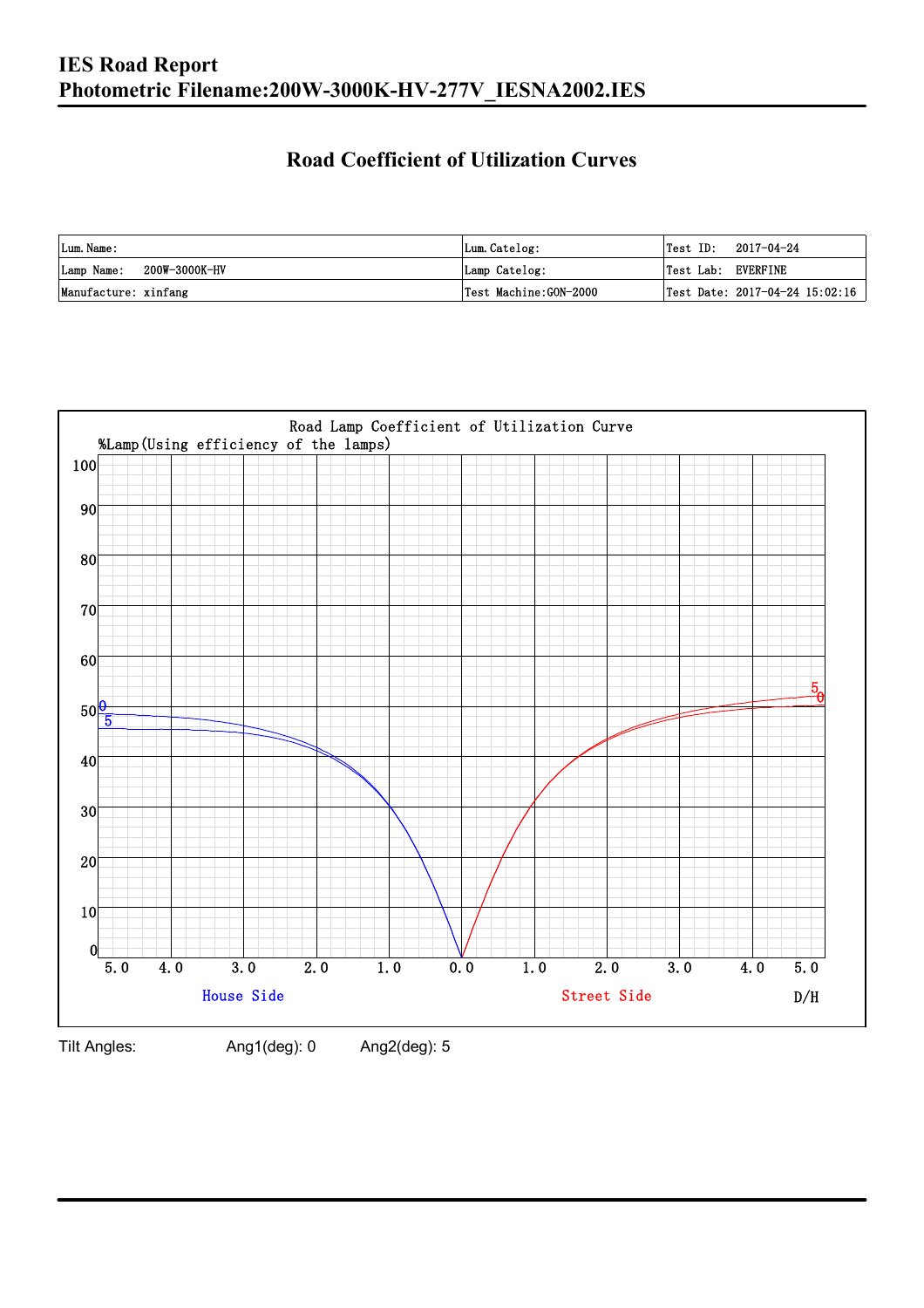### **IES Road Report Photometric Filename:200W-3000K-HV-277V\_IESNA2002.IES**

## **Candela Tabulation**

| V/H           | CO.0    | C22.5   | C45.0   | C67.5   | C90.0   | C112.5  | C135.0  | C157.5  | C180.0  | C <sub>2</sub> 02.5 | C225.0  | C247.5  |
|---------------|---------|---------|---------|---------|---------|---------|---------|---------|---------|---------------------|---------|---------|
| $\gamma$ 0.0  | 7463.13 | 7463.13 | 7463.13 | 7463.13 | 7463.13 | 7463.13 | 7463.13 | 7463.13 | 7463.13 | 7463.13             | 7463.13 | 7463.13 |
| $\gamma$ 1.0  | 7578.77 | 7569.98 | 7549.33 | 7506.54 | 7466.90 | 7420.45 | 7388.86 | 7356.96 | 7348.26 | 7355.67             | 7377.11 | 7420.65 |
| $\gamma$ 2.0  | 7695.44 | 7671.87 | 7635.08 | 7556.64 | 7471.40 | 7375.24 | 7312.09 | 7247.69 | 7233.82 | 7241.13             | 7287.13 | 7376.21 |
| $\gamma$ 3.0  | 7809.03 | 7774.70 | 7715.92 | 7601.86 | 7475.80 | 7327.19 | 7231.34 | 7136.50 | 7116.53 | 7125.00             | 7202.11 | 7328.76 |
| $\gamma$ 4.0  | 7915.40 | 7877.35 | 7799.11 | 7649.48 | 7479.58 | 7283.62 | 7149.17 | 7016.45 | 6993.60 | 7010.70             | 7117.35 | 7280.46 |
| $\gamma$ 5.0  | 8019.87 | 7977.00 | 7878.26 | 7690.70 | 7480.17 | 7238.28 | 7062.50 | 6897.85 | 6861.00 | 6895.25             | 7029.58 | 7232.69 |
| $\gamma$ 6.0  | 8124.08 | 8074.96 | 7956.18 | 7733.83 | 7482.95 | 7192.01 | 6974.47 | 6778.71 | 6729.85 | 6781.03             | 6935.97 | 7188.05 |
| $\gamma$ 7.0  | 8230.93 | 8168.84 | 8031.08 | 7777.89 | 7485.65 | 7147.47 | 6878.18 | 6663.60 | 6604.62 | 6662.69             | 6841.08 | 7140.95 |
| $\gamma$ 8.0  | 8337.02 | 8259.17 | 8106.23 | 7828.11 | 7486.82 | 7102.11 | 6782.50 | 6545.15 | 6480.50 | 6542.42             | 6745.02 | 7090.70 |
| $\gamma$ 9.0  | 8431.63 | 8347.80 | 8185.36 | 7883.59 | 7491.93 | 7055.09 | 6682.94 | 6422.20 | 6352.40 | 6422.02             | 6650.08 | 7038.44 |
| $\gamma$ 10.0 | 8521.25 | 8433.95 | 8263.96 | 7942.33 | 7500.44 | 7007.50 | 6581.77 | 6295.37 | 6219.38 | 6297.09             | 6556.18 | 6988.35 |
| $\gamma$ 11.0 | 8614.25 | 8519.33 | 8339.84 | 7999.20 | 7513.39 | 6964.10 | 6481.48 | 6171.33 | 6080.40 | 6165.47             | 6461.54 | 6939.73 |
| $\gamma$ 12.0 | 8707.09 | 8603.46 | 8416.50 | 8056.11 | 7525.79 | 6923.86 | 6384.49 | 6040.22 | 5940.75 | 6034.26             | 6366.10 | 6893.07 |
| $\gamma$ 13.0 | 8790.36 | 8690.69 | 8492.52 | 8114.42 | 7545.45 | 6885.76 | 6288.51 | 5913.10 | 5802.68 | 5905.65             | 6273.70 | 6848.08 |
| $\gamma$ 14.0 | 8867.48 | 8773.47 | 8567.22 | 8177.90 | 7571.77 | 6848.69 | 6198.26 | 5786.02 | 5667.01 | 5782.24             | 6181.45 | 6805.00 |
| $\gamma$ 15.0 | 8945.72 | 8849.00 | 8640.76 | 8240.63 | 7596.63 | 6817.82 | 6115.08 | 5664.73 | 5535.41 | 5663.55             | 6093.04 | 6763.74 |
| $\gamma$ 16.0 | 9020.04 | 8927.02 | 8716.90 | 8307.27 | 7620.00 | 6791.29 | 6031.61 | 5549.91 | 5401.69 | 5545.81             | 6003.11 | 6727.09 |
| $\gamma$ 17.0 | 9090.82 | 9000.03 | 8788.66 | 8380.41 | 7653.71 | 6773.40 | 5954.25 | 5438.93 | 5288.54 | 5432.20             | 5917.18 | 6694.50 |
| $\gamma$ 18.0 | 9161.20 | 9070.99 | 8854.14 | 8458.64 | 7698.80 | 6756.49 | 5877.25 | 5334.35 | 5177.17 | 5319.35             | 5833.30 | 6670.92 |
| $\gamma$ 19.0 | 9221.53 | 9133.40 | 8924.50 | 8536.63 | 7750.59 | 6740.90 | 5804.22 | 5230.59 | 5076.94 | 5213.09             | 5749.23 | 6651.35 |
| $\gamma$ 20.0 | 9279.57 | 9187.17 | 8998.25 | 8615.87 | 7806.21 | 6727.44 | 5731.55 | 5131.77 | 4980.99 | 5106.21             | 5664.61 | 6636.68 |
| $\gamma$ 21.0 | 9334.02 | 9239.75 | 9072.61 | 8694.53 | 7864.64 | 6715.55 | 5654.52 | 5041.32 | 4888.81 | 5008.12             | 5583.94 | 6624.65 |
| $\gamma$ 22.0 | 9377.32 | 9293.02 | 9141.39 | 8776.06 | 7919.56 | 6707.79 | 5577.83 | 4952.49 | 4796.36 | 4921.42             | 5505.77 | 6616.25 |
| $\gamma$ 23.0 | 9416.13 | 9343.39 | 9206.30 | 8856.43 | 7984.51 | 6699.03 | 5502.78 | 4869.23 | 4709.68 | 4839.04             | 5430.89 | 6607.40 |
| $\gamma$ 24.0 | 9448.17 | 9389.34 | 9262.68 | 8937.33 | 8053.67 | 6691.65 | 5431.66 | 4784.65 | 4620.84 | 4760.99             | 5362.70 | 6594.40 |
| $\gamma$ 25.0 | 9476.42 | 9426.12 | 9316.93 | 9021.49 | 8121.28 | 6678.77 | 5365.43 | 4703.09 | 4532.47 | 4685.81             | 5294.18 | 6577.54 |
| $\gamma$ 26.0 | 9490.38 | 9456.54 | 9368.44 | 9101.27 | 8185.88 | 6664.13 | 5303.59 | 4619.88 | 4449.77 | 4610.02             | 5226.73 | 6563.30 |
| $\gamma$ 27.0 | 9499.39 | 9476.84 | 9415.71 | 9178.16 | 8246.86 | 6646.65 | 5242.95 | 4537.20 | 4372.11 | 4533.46             | 5156.91 | 6547.95 |
| $\gamma$ 28.0 | 9495.62 | 9493.84 | 9459.70 | 9252.08 | 8307.80 | 6624.26 | 5185.45 | 4464.48 | 4294.70 | 4454.43             | 5089.68 | 6528.79 |
| $\gamma$ 29.0 | 9477.40 | 9501.36 | 9499.66 | 9323.23 | 8364.00 | 6599.13 | 5129.08 | 4381.28 | 4216.74 | 4377.24             | 5027.57 | 6510.11 |
| $\gamma$ 30.0 | 9461.32 | 9490.40 | 9540.89 | 9391.87 | 8420.68 | 6573.18 | 5067.77 | 4305.06 | 4142.74 | 4300.12             | 4972.23 | 6486.75 |
| $\gamma$ 31.0 | 9419.39 | 9469.91 | 9574.43 | 9462.50 | 8483.86 | 6545.07 | 5005.60 | 4233.39 | 4074.23 | 4221.13             | 4918.00 | 6459.96 |
| $\gamma$ 32.0 | 9367.69 | 9444.81 | 9608.51 | 9526.21 | 8549.50 | 6510.44 | 4949.24 | 4160.44 | 4001.60 | 4148.10             | 4865.79 | 6427.19 |
| $\gamma$ 33.0 | 9314.56 | 9403.57 | 9639.69 | 9583.57 | 8614.43 | 6480.43 | 4898.55 | 4087.07 | 3930.01 | 4077.52             | 4816.31 | 6385.91 |
| $\gamma$ 34.0 | 9244.78 | 9362.29 | 9668.25 | 9639.86 | 8671.55 | 6454.22 | 4854.67 | 4016.79 | 3859.92 | 4008.52             | 4765.46 | 6346.68 |
| $\gamma$ 35.0 | 9171.10 | 9302.63 | 9688.67 | 9694.53 | 8726.62 | 6429.50 | 4814.10 | 3951.24 | 3783.69 | 3937.85             | 4714.72 | 6312.25 |
| $\gamma$ 36.0 | 9089.26 | 9236.79 | 9697.94 | 9748.70 | 8773.17 | 6404.05 | 4770.08 | 3883.86 | 3706.14 | 3867.32             | 4662.92 | 6284.90 |
| $\gamma$ 37.0 | 8978.46 | 9169.52 | 9696.52 | 9796.09 | 8815.14 | 6376.59 | 4718.09 | 3813.34 | 3627.00 | 3802.22             | 4611.77 | 6260.54 |
| $\gamma$ 38.0 | 8860.56 | 9088.75 | 9693.25 | 9831.70 | 8850.58 | 6351.46 | 4666.36 | 3743.89 | 3541.06 | 3735.19             | 4566.81 | 6234.76 |
| $\gamma$ 39.0 | 8735.58 | 9009.71 | 9682.25 | 9865.78 | 8877.11 | 6328.09 | 4618.48 | 3667.71 | 3450.50 | 3665.13             | 4521.67 | 6212.31 |
| $\gamma$ 40.0 | 8606.73 | 8926.59 | 9658.94 | 9892.41 | 8904.18 | 6302.61 | 4569.62 | 3591.87 | 3359.34 | 3590.75             | 4475.71 | 6189.05 |
| $\gamma$ 41.0 | 8466.41 | 8840.02 | 9633.33 | 9919.16 | 8940.33 | 6267.54 | 4522.52 | 3514.25 | 3272.15 | 3511.34             | 4422.72 | 6166.18 |
| $\gamma$ 42.0 | 8308.15 | 8740.72 | 9616.64 | 9939.14 | 8983.33 | 6232.27 | 4471.87 | 3433.32 | 3189.05 | 3429.12             | 4368.10 | 6145.33 |
| $\gamma$ 43.0 | 8145.81 | 8626.27 | 9591.70 | 9953.79 | 9018.71 | 6206.01 | 4416.62 | 3353.59 | 3112.30 | 3343.78             | 4317.51 | 6125.45 |
| $\gamma$ 44.0 | 7977.66 | 8509.66 | 9551.28 | 9961.52 | 9054.06 | 6187.57 | 4357.00 | 3278.45 | 3035.55 | 3270.72             | 4260.44 | 6100.22 |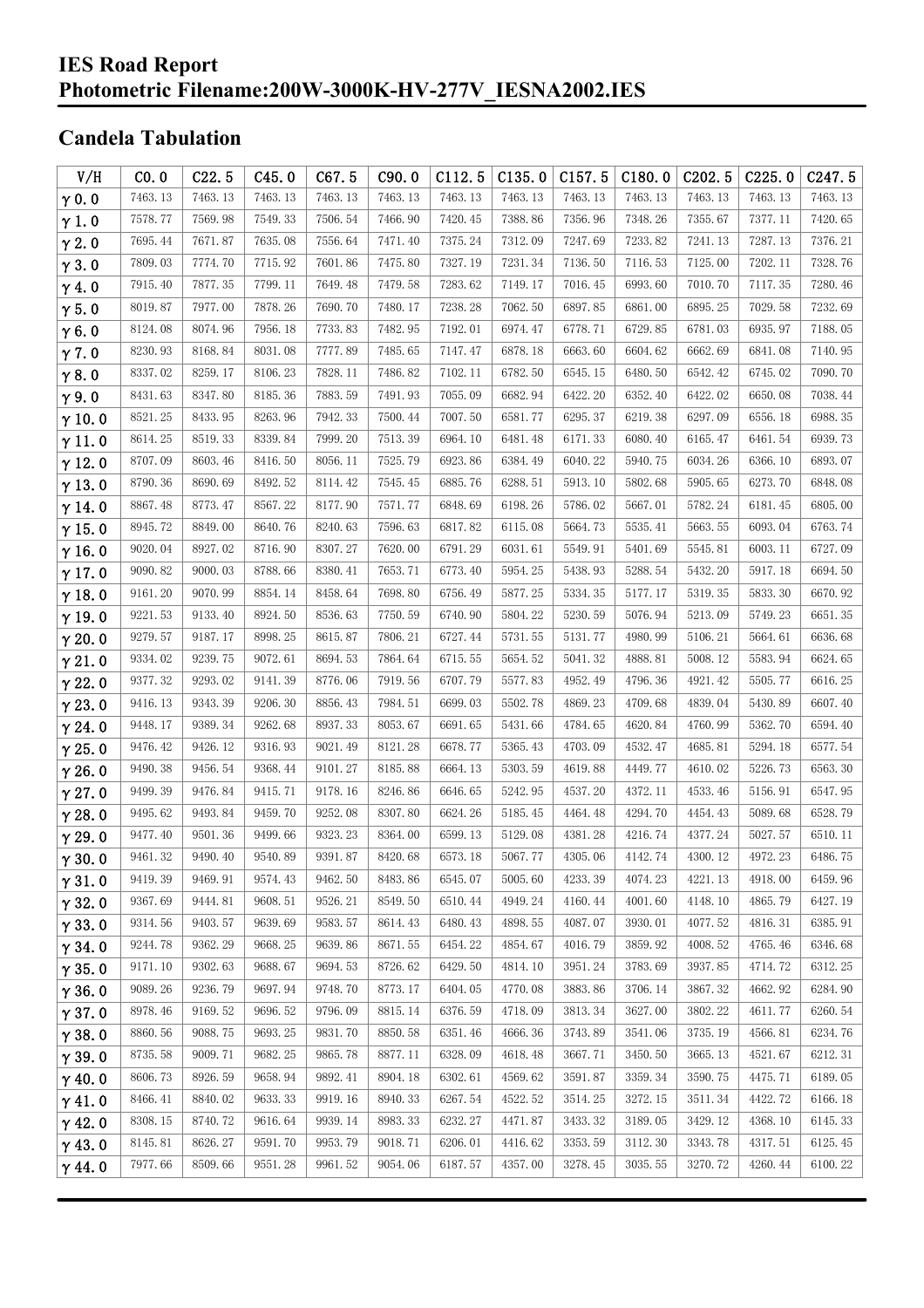| V/H           | CO.0    | C22.5   | C45.0   | C67.5   | C90.0   | C112.5  | C135.0  | C157.5  | C180.0  | C202.5  | C225.0  | C247.5  |
|---------------|---------|---------|---------|---------|---------|---------|---------|---------|---------|---------|---------|---------|
| $\gamma$ 45.0 | 7803.70 | 8368.99 | 9500.37 | 9957.92 | 9079.75 | 6167.58 | 4300.75 | 3205.75 | 2958.94 | 3199.38 | 4211.11 | 6082.74 |
| $\gamma$ 46.0 | 7591.94 | 8222.51 | 9446.28 | 9952.36 | 9106.89 | 6150.11 | 4247.44 | 3135.49 | 2889.37 | 3130.80 | 4160.79 | 6063.55 |
| $\gamma$ 47.0 | 7374.73 | 8070.14 | 9385.77 | 9943.42 | 9124.70 | 6133.31 | 4192.67 | 3066.33 | 2819.41 | 3059.92 | 4102.51 | 6050.45 |
| $\gamma$ 48.0 | 7117.83 | 7887.34 | 9312.90 | 9937.89 | 9134.23 | 6118.19 | 4126.09 | 2997.17 | 2750.46 | 2989.04 | 4040.63 | 6034.62 |
| $\gamma$ 49.0 | 6833.60 | 7688.17 | 9231.50 | 9927.85 | 9147.84 | 6099.07 | 4057.76 | 2928.07 | 2687.72 | 2918.14 | 3977.60 | 6014.32 |
| $\gamma$ 50.0 | 6528.12 | 7472.23 | 9145.85 | 9929.86 | 9162.36 | 6079.01 | 3991.83 | 2865.25 | 2622.41 | 2845.71 | 3916.79 | 5994.57 |
| $\gamma$ 51.0 | 6194.13 | 7229.93 | 9050.04 | 9930.43 | 9177.51 | 6064.88 | 3927.26 | 2803.69 | 2555.51 | 2775.61 | 3857.90 | 5977.04 |
| $\gamma$ 52.0 | 5853.09 | 6976.62 | 8936.68 | 9911.77 | 9180.74 | 6047.39 | 3860.01 | 2742.88 | 2485.38 | 2710.96 | 3797.56 | 5957.24 |
| $\gamma$ 53.0 | 5483.53 | 6712.40 | 8808.33 | 9868.68 | 9177.39 | 6025.31 | 3794.47 | 2681.07 | 2413.24 | 2645.86 | 3734.93 | 5937.53 |
| $\gamma$ 54.0 | 5095.93 | 6430.75 | 8672.97 | 9807.60 | 9172.98 | 6008.41 | 3738.07 | 2616.06 | 2339.84 | 2579.58 | 3676.95 | 5911.70 |
| $\gamma$ 55.0 | 4661.27 | 6123.17 | 8529.12 | 9734.37 | 9159.52 | 5994.94 | 3683.63 | 2543.06 | 2267.15 | 2514.98 | 3616.86 | 5891.44 |
| $\gamma$ 56.0 | 4190.67 | 5787.15 | 8368.03 | 9664.07 | 9142.68 | 5981.36 | 3618.33 | 2474.21 | 2185.73 | 2453.45 | 3558.37 | 5873.84 |
| $\gamma$ 57.0 | 3678.82 | 5434.40 | 8192.48 | 9588.82 | 9119.89 | 5967.80 | 3549.02 | 2406.48 | 2100.65 | 2388.39 | 3501.19 | 5857.50 |
| $\gamma$ 58.0 | 3150.53 | 5044.99 | 8006.68 | 9512.26 | 9098.83 | 5945.13 | 3479.58 | 2336.77 | 2009.77 | 2320.67 | 3442.01 | 5839.51 |
| $\gamma$ 59.0 | 2664.71 | 4617.55 | 7799.09 | 9423.60 | 9085.81 | 5933.12 | 3412.86 | 2270.49 | 1914.78 | 2252.22 | 3376.14 | 5823.97 |
| $\gamma$ 60.0 | 2215.81 | 4168.31 | 7578.57 | 9323.42 | 9078.18 | 5923.16 | 3346.20 | 2203.39 | 1797.20 | 2185.37 | 3316.53 | 5802.90 |
| $\gamma$ 61.0 | 1813.33 | 3687.50 | 7326.79 | 9210.48 | 9076.53 | 5908.34 | 3283.30 | 2129.38 | 1639.33 | 2109.10 | 3247.27 | 5787.45 |
| $\gamma$ 62.0 | 1478.75 | 3220.68 | 7056.62 | 9085.34 | 9061.43 | 5894.84 | 3219.12 | 2047.51 | 1443.12 | 2027.90 | 3179.61 | 5772.15 |
| $\gamma$ 63.0 | 1145.98 | 2764.37 | 6757.90 | 8960.65 | 9046.73 | 5881.23 | 3150.54 | 1949.24 | 1243.56 | 1934.86 | 3109.71 | 5757.87 |
| $\gamma$ 64.0 | 813.22  | 2310.07 | 6440.41 | 8844.54 | 9030.88 | 5872.83 | 3074.54 | 1825.20 | 1094.81 | 1820.93 | 3039.81 | 5738.76 |
| $\gamma$ 65.0 | 653.77  | 1893.02 | 6122.06 | 8721.18 | 8996.93 | 5863.91 | 2998.53 | 1643.99 | 980.18  | 1667.13 | 2969.85 | 5725.17 |
| $\gamma$ 66.0 | 539.03  | 1579.25 | 5766.80 | 8577.21 | 8950.51 | 5854.10 | 2922.52 | 1449.12 | 862.25  | 1501.78 | 2896.95 | 5705.28 |
| $\gamma$ 67.0 | 461.11  | 1266.39 | 5391.51 | 8405.79 | 8899.51 | 5849.14 | 2844.41 | 1275.39 | 731.69  | 1336.47 | 2819.07 | 5682.44 |
| $\gamma$ 68.0 | 414.37  | 953.54  | 4992.08 | 8222.81 | 8834.53 | 5846.69 | 2768.32 | 1140.06 | 648.69  | 1192.24 | 2737.85 | 5664.45 |
| $\gamma$ 69.0 | 385.66  | 742.70  | 4583.19 | 8032.85 | 8718.98 | 5837.27 | 2681.37 | 1014.20 | 593.85  | 1059.47 | 2647.71 | 5654.09 |
| $\gamma$ 70.0 | 363.08  | 571.17  | 4158.26 | 7821.32 | 8512.80 | 5814.31 | 2563.37 | 896.62  | 535.73  | 935.80  | 2555.25 | 5650.70 |
| $\gamma$ 71.0 | 343.62  | 451.20  | 3735.06 | 7569.33 | 8168.12 | 5790.36 | 2423.89 | 782.13  | 478.77  | 819.29  | 2438.79 | 5645.73 |
| $\gamma$ 72.0 | 325.53  | 374.12  | 3321.18 | 7265.66 | 7651.50 | 5750.38 | 2276.35 | 665.38  | 427.50  | 706.62  | 2308.67 | 5634.39 |
| $\gamma$ 73.0 | 309.89  | 330.53  | 2916.41 | 6918.90 | 6968.27 | 5679.96 | 2158.63 | 554.18  | 384.23  | 592.09  | 2196.44 | 5614.62 |
| $\gamma$ 74.0 | 290.95  | 304.71  | 2515.08 | 6492.94 | 6222.87 | 5568.59 | 2057.58 | 475.30  | 346.66  | 498.23  | 2102.39 | 5559.18 |
| $\gamma$ 75.0 | 267.22  | 286.57  | 2074.90 | 5990.93 | 5311.37 | 5405.41 | 1939.89 | 427.32  | 304.87  | 444.64  | 1994.93 | 5391.54 |
| $\gamma$ 76.0 | 242.85  | 270.19  | 1653.36 | 5261.82 | 4373.98 | 5133.41 | 1802.72 | 383.28  | 266.92  | 397.71  | 1855.16 | 4871.42 |
| $\gamma$ 77.0 | 220.23  | 249.85  | 1217.24 | 4404.86 | 3657.58 | 4497.85 | 1584.83 | 332.32  | 232.49  | 347.05  | 1627.56 | 4391.37 |
| $\gamma$ 78.0 | 199.66  | 223.88  | 780.99  | 3647.30 | 2941.17 | 3934.87 | 1345.41 | 283.00  | 201.96  | 294.99  | 1372.07 | 3940.72 |
| $\gamma$ 79.0 | 183.06  | 201.59  | 495.23  | 3026.44 | 2225.52 | 3215.35 | 1122.38 | 250.30  | 174.24  | 259.26  | 1056.28 | 3249.92 |
| $\gamma$ 80.0 | 164.95  | 179.11  | 293.66  | 2394.32 | 1604.49 | 2495.83 | 826.40  | 224.03  | 147.23  | 229.17  | 714.14  | 2559.12 |
| $\gamma$ 81.0 | 141.43  | 152.27  | 196.34  | 1869.32 | 1136.94 | 1776.46 | 542.75  | 196.24  | 121.00  | 200.41  | 512.33  | 1868.40 |
| $\gamma$ 82.0 | 115.16  | 125.26  | 143.30  | 1435.07 | 783.64  | 1334.84 | 369.19  | 164.78  | 96.90   | 173.25  | 359.81  | 1328.00 |
| $\gamma$ 83.0 | 89.26   | 97.36   | 108.37  | 1001.01 | 476.71  | 919.65  | 254.55  | 134.59  | 76.26   | 144.55  | 225.55  | 955.83  |
| $\gamma$ 84.0 | 66.49   | 74.01   | 77.99   | 566.96  | 260.02  | 482.30  | 168.30  | 107.40  | 58.36   | 110.00  | 152.06  | 568.34  |
| $\gamma$ 85.0 | 38.63   | 46.70   | 50.66   | 318.28  | 96.40   | 254.87  | 99.89   | 75.05   | 41.96   | 79.15   | 90.05   | 272.63  |
| $\gamma$ 86.0 | 13.94   | 21.77   | 32.91   | 138.04  | 39.80   | 107.44  | 56.41   | 49.55   | 25.51   | 53.93   | 51.15   | 67.20   |
| $\gamma$ 87.0 | 3.37    | 4.78    | 14.75   | 27.40   | 18.89   | 19.53   | 23.84   | 18.06   | 6.97    | 21.95   | 16.74   | 18.23   |
| $\gamma$ 88.0 | 1.64    | 2.66    | 6.87    | 16.85   | 16.14   | 15.29   | 6.79    | 3.44    | 2.64    | 3.70    | 7.54    | 15.43   |
| $\gamma$ 89.0 | 0.29    | 0.73    | 4.16    | 12.97   | 11.83   | 10.69   | 3.74    | 1.64    | 1.80    | 2.56    | 5.09    | 11.46   |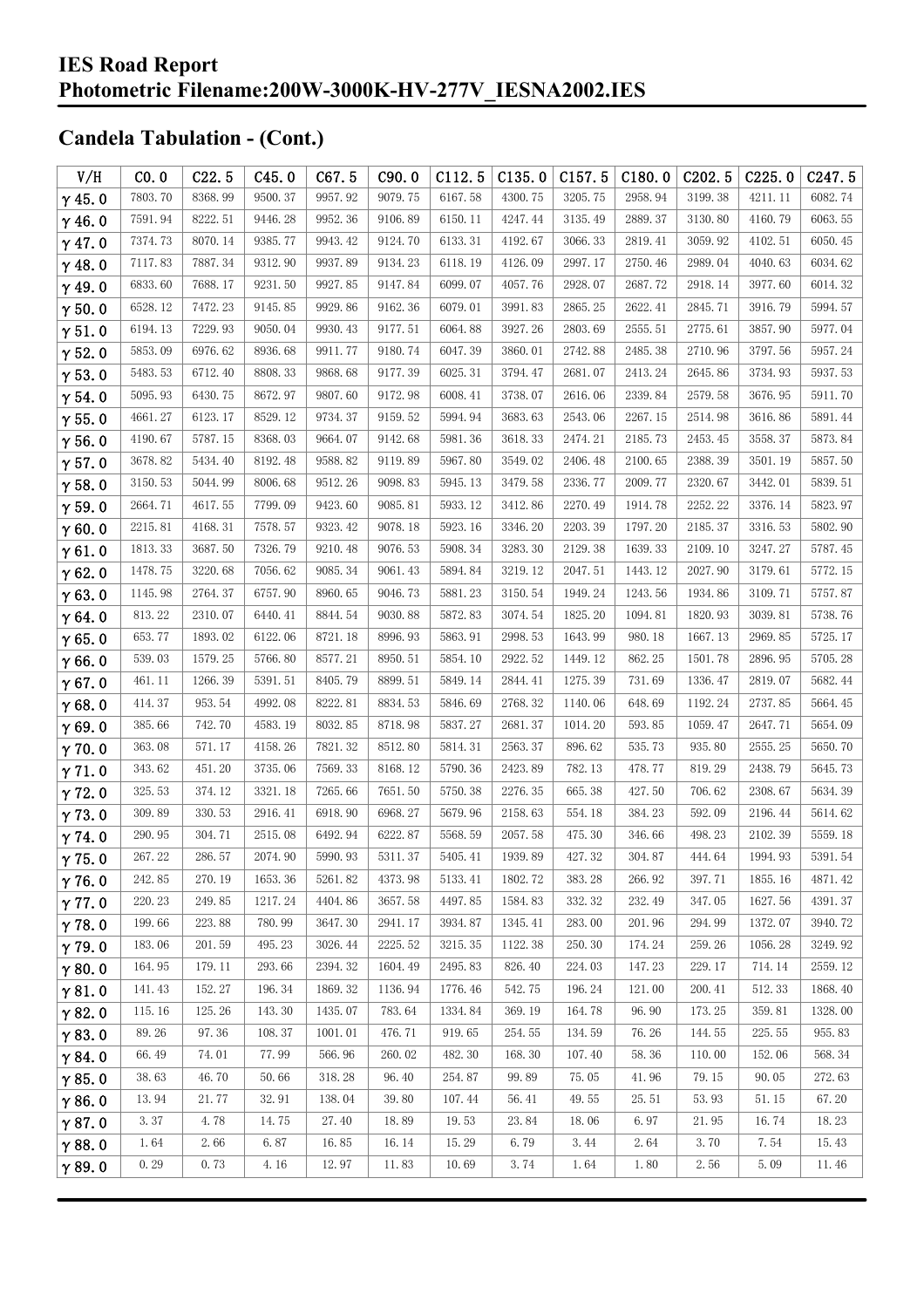| V/H            | CO.0  | C22.5 | C45.0 | C67.5 | C90.0 | C112.5 | C135.0 | C157.5 | C180.0 | C202.5 | C225.0 | C247.5 |
|----------------|-------|-------|-------|-------|-------|--------|--------|--------|--------|--------|--------|--------|
| $\gamma$ 90.0  | 0.05  | 0.46  | 3.68  | 11.79 | 10.84 | 9.29   | 2.59   | 0.00   | 0.00   | 0.76   | 4.49   | 10.96  |
| $\gamma$ 91.0  | 0.05  | 0.46  | 3.57  | 11.32 | 10.84 | 9.24   | 2.59   | 0.00   | 0.00   | 0.61   | 4.49   | 10.91  |
| $\gamma$ 92.0  | 0.00  | 0.41  | 3.62  | 11.06 | 10.99 | 9.24   | 2.69   | 0.00   | 0.00   | 0.56   | 4.59   | 10.96  |
| $\gamma$ 93.0  | 0.00  | 0.41  | 3.57  | 10.96 | 11.15 | 9.30   | 2.74   | 0.00   | 0.00   | 0.56   | 4.60   | 11.07  |
| $\gamma$ 94.0  | 0.00  | 0.41  | 3.62  | 10.96 | 11.39 | 9.55   | 2.90   | 0.00   | 0.00   | 0.66   | 5.00   | 11.37  |
| $\gamma$ 95.0  | 0.00  | 0.46  | 3.62  | 10.86 | 11.71 | 9.96   | 3.26   | 0.00   | 0.00   | 0.66   | 5.16   | 11.68  |
| $\gamma$ 96.0  | 0.00  | 0.46  | 3.82  | 10.80 | 12.15 | 10.31  | 3.65   | 0.00   | 0.00   | 0.71   | 5.56   | 11.93  |
| $\gamma$ 97.0  | 0.00  | 0.66  | 4.03  | 10.80 | 12.57 | 10.62  | 3.92   | 0.15   | 0.00   | 0.86   | 6.08   | 12.19  |
| $\gamma$ 98.0  | 0.00  | 0.96  | 4.38  | 10.80 | 12.97 | 10.92  | 4.36   | 0.20   | 0.00   | 0.91   | 6.63   | 12.44  |
| $\gamma$ 99.0  | 0.20  | 1.21  | 4.63  | 10.80 | 13.27 | 11.08  | 5.03   | 0.46   | 0.00   | 1.22   | 6.99   | 12.91  |
| $\gamma$ 100.0 | 0.35  | 1.42  | 4.79  | 11.01 | 13.78 | 11.59  | 5.34   | 0.67   | 0.01   | 1.48   | 7.46   | 13.37  |
| $\gamma$ 101.0 | 0.51  | 1.77  | 5.09  | 11.16 | 14.23 | 11.94  | 5.79   | 1.07   | 0.25   | 1.83   | 7.96   | 13.62  |
| $\gamma$ 102.0 | 0.86  | 1.92  | 5.20  | 11.41 | 14.64 | 12.35  | 6.20   | 1.32   | 0.36   | 2.24   | 8.37   | 14.04  |
| $\gamma$ 103.0 | 1.12  | 2.13  | 5.35  | 11.88 | 14.90 | 12.70  | 6.61   | 1.63   | 0.62   | 2.60   | 8.84   | 14.45  |
| $\gamma$ 104.0 | 1.12  | 2.38  | 5.85  | 12.13 | 15.30 | 13.06  | 7.27   | 2.18   | 1.02   | 3.16   | 9.39   | 15.01  |
| $\gamma$ 105.0 | 1.62  | 2.68  | 6.07  | 12.54 | 15.85 | 13.26  | 7.82   | 2.60   | 1.38   | 3.66   | 9.89   | 15.63  |
| $\gamma$ 106.0 | 1.72  | 2.84  | 6.47  | 12.89 | 16.10 | 13.71  | 8.48   | 3.15   | 1.88   | 4.27   | 10.36  | 16.23  |
| $\gamma$ 107.0 | 2.02  | 3.14  | 6.78  | 13.41 | 16.26 | 14.12  | 8.88   | 3.61   | 2.29   | 4.93   | 10.77  | 16.86  |
| $\gamma$ 108.0 | 2.38  | 3.60  | 6.99  | 13.72 | 16.56 | 14.37  | 9.13   | 4.21   | 2.74   | 5.43   | 11.12  | 17.46  |
| $\gamma$ 109.0 | 2.53  | 3.65  | 7.24  | 14.32 | 17.02 | 14.84  | 9.29   | 4.78   | 3.41   | 6.06   | 11.38  | 18.29  |
| $\gamma$ 110.0 | 2.79  | 3.81  | 7.49  | 14.64 | 17.37 | 15.45  | 9.54   | 5.48   | 3.92   | 6.72   | 11.78  | 18.86  |
| $\gamma$ 111.0 | 3.23  | 4.00  | 7.75  | 14.84 | 17.52 | 15.90  | 9.69   | 5.78   | 4.47   | 7.16   | 12.04  | 19.36  |
| $\gamma$ 112.0 | 3.30  | 3.96  | 7.80  | 15.25 | 17.52 | 16.46  | 9.90   | 6.23   | 5.18   | 7.52   | 12.40  | 19.66  |
| $\gamma$ 113.0 | 3.49  | 4.25  | 7.95  | 15.31 | 17.52 | 16.71  | 10.00  | 6.23   | 5.54   | 7.97   | 12.70  | 19.61  |
| $\gamma$ 114.0 | 3.65  | 4.36  | 8.25  | 15.51 | 17.52 | 17.06  | 10.20  | 6.23   | 6.20   | 7.97   | 13.06  | 19.60  |
| $\gamma$ 115.0 | 3.95  | 4.37  | 8.52  | 15.46 | 17.52 | 17.01  | 10.46  | 6.27   | 6.81   | 7.96   | 13.47  | 19.30  |
| $\gamma$ 116.0 | 4.30  | 4.12  | 8.67  | 15.56 | 17.52 | 17.01  | 10.86  | 5.67   | 7.41   | 7.31   | 13.93  | 19.20  |
| $\gamma$ 117.0 | 4.56  | 3.86  | 8.77  | 15.56 | 17.42 | 17.01  | 11.39  | 5.48   | 7.61   | 6.86   | 14.44  | 19.20  |
| $\gamma$ 118.0 | 4.56  | 3.81  | 9.22  | 15.56 | 17.31 | 17.01  | 12.03  | 5.84   | 7.61   | 7.12   | 14.85  | 19.10  |
| $\gamma$ 119.0 | 4.41  | 4.36  | 9.33  | 15.56 | 17.01 | 17.01  | 12.48  | 6.85   | 7.51   | 7.88   | 15.40  | 18.79  |
| $\gamma$ 120.0 | 4.36  | 5.28  | 9.38  | 15.56 | 16.66 | 17.01  | 12.58  | 8.46   | 7.66   | 9.40   | 15.91  | 18.69  |
| $\gamma$ 121.0 | 4.95  | 5.99  | 9.48  | 15.56 | 16.66 | 16.91  | 12.58  | 9.49   | 8.76   | 11.24  | 15.96  | 18.63  |
| $\gamma$ 122.0 | 5.97  | 6.59  | 9.43  | 15.56 | 16.60 | 16.76  | 12.53  | 10.05  | 10.24  | 12.05  | 15.96  | 18.48  |
| $\gamma$ 123.0 | 6.72  | 6.95  | 9.43  | 15.56 | 16.20 | 16.76  | 12.53  | 10.59  | 11.92  | 12.69  | 16.01  | 18.48  |
| $\gamma$ 124.0 | 7.29  | 7.36  | 9.43  | 15.51 | 15.90 | 16.71  | 12.38  | 10.96  | 12.73  | 13.16  | 15.96  | 18.59  |
| $\gamma$ 125.0 | 7.64  | 7.72  | 9.43  | 15.51 | 15.95 | 16.71  | 12.38  | 11.56  | 13.09  | 13.61  | 16.06  | 18.74  |
| $\gamma$ 126.0 | 7.71  | 7.72  | 9.43  | 15.51 | 15.95 | 16.61  | 12.43  | 11.97  | 13.45  | 14.18  | 16.22  | 18.69  |
| $\gamma$ 127.0 | 7.76  | 7.82  | 9.43  | 15.51 | 16.05 | 16.55  | 12.43  | 12.63  | 14.00  | 15.04  | 16.58  | 18.53  |
| $\gamma$ 128.0 | 7.86  | 7.97  | 9.43  | 15.26 | 16.00 | 16.14  | 12.48  | 13.08  | 14.41  | 15.54  | 16.78  | 18.48  |
| $\gamma$ 129.0 | 8.26  | 8.37  | 9.43  | 14.55 | 15.95 | 15.53  | 12.49  | 13.55  | 15.03  | 16.11  | 16.78  | 17.91  |
| $\gamma$ 130.0 | 8.61  | 8.53  | 9.43  | 13.88 | 15.84 | 15.03  | 12.68  | 14.29  | 15.62  | 16.65  | 16.78  | 17.66  |
| $\gamma$ 131.0 | 9.17  | 8.68  | 9.43  | 13.37 | 15.54 | 14.88  | 12.63  | 14.85  | 16.28  | 17.11  | 16.83  | 17.56  |
| $\gamma$ 132.0 | 9.43  | 8.88  | 9.43  | 12.90 | 15.24 | 14.37  | 12.68  | 15.21  | 16.79  | 17.68  | 16.62  | 17.56  |
| $\gamma$ 133.0 | 9.88  | 9.18  | 9.43  | 12.75 | 15.14 | 14.07  | 12.58  | 15.62  | 17.36  | 18.12  | 16.36  | 17.36  |
| $\gamma$ 134.0 | 10.54 | 9.29  | 9.43  | 12.75 | 15.03 | 13.97  | 12.32  | 15.97  | 18.22  | 18.07  | 15.79  | 17.36  |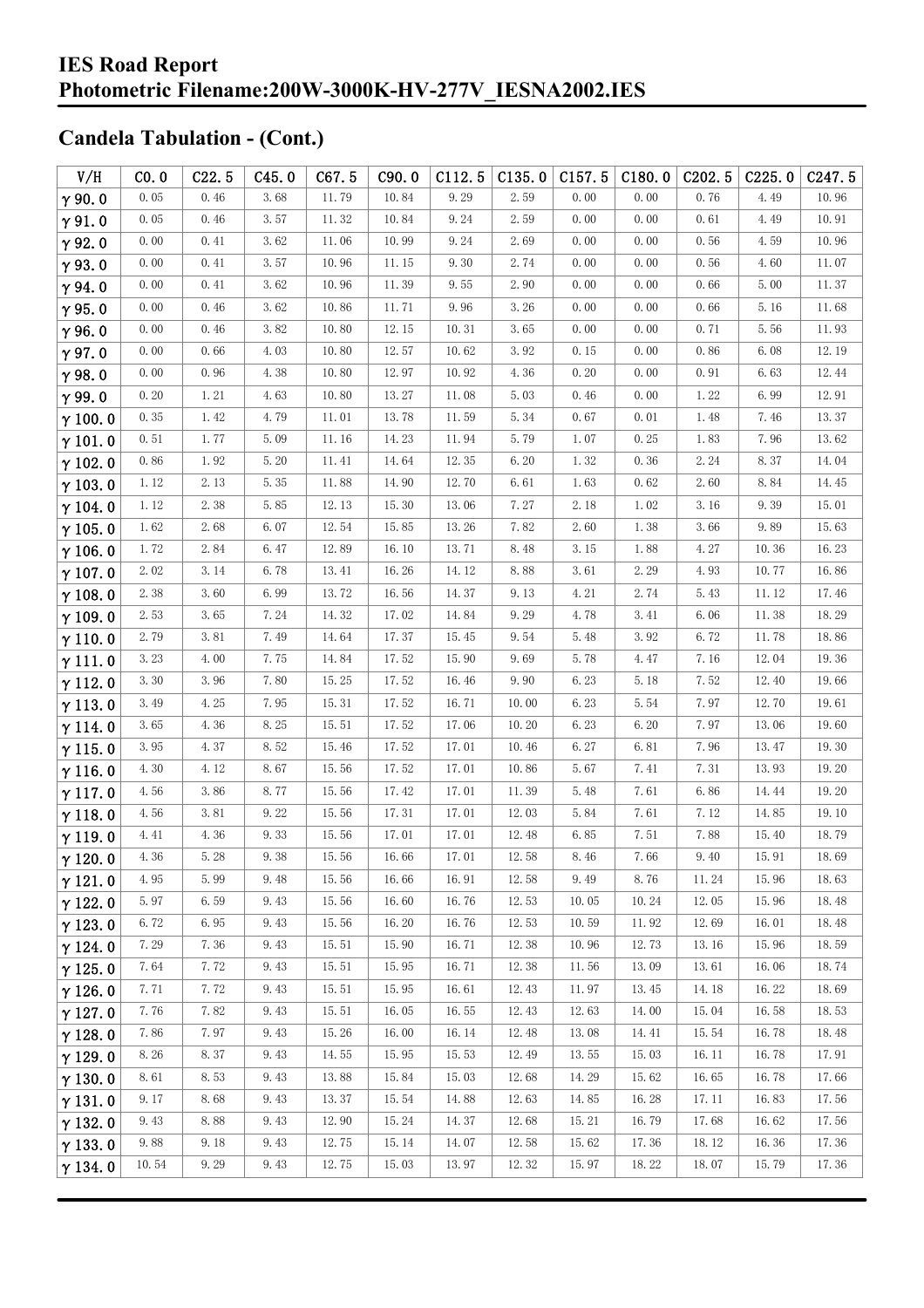| V/H            | CO.0  | C22.5 | C45.0 | C67.5     | C90.0 | C112.5 | C135.0 | C157.5    | C180.0 | C <sub>202.5</sub> | C225.0 | C247.5 |
|----------------|-------|-------|-------|-----------|-------|--------|--------|-----------|--------|--------------------|--------|--------|
| $\gamma$ 135.0 | 12.27 | 9.49  | 9.48  | 12.50     | 14.89 | 13.97  | 11.97  | 16.12     | 18.77  | 18.12              | 15.29  | 17.36  |
| $\gamma$ 136.0 | 13.47 | 9.79  | 9.29  | 12.49     | 14.73 | 14.02  | 11.60  | 16.26     | 19.13  | 17.76              | 14.93  | 17.41  |
| $\gamma$ 137.0 | 14.70 | 9.95  | 8.88  | 12.49     | 14.47 | 14.27  | 11.06  | 16.21     | 19.83  | 17.56              | 14.22  | 17.36  |
| $\gamma$ 138.0 | 15.60 | 10.05 | 8.72  | 12.49     | 14.23 | 14.32  | 10.70  | 16.21     | 20.49  | 17.36              | 13.30  | 17.82  |
| $\gamma$ 139.0 | 14.98 | 10.25 | 8.26  | 12.54     | 14.18 | 14.32  | 10.24  | 16.26     | 20.56  | 17.05              | 12.64  | 18.18  |
| $\gamma$ 140.0 | 15.06 | 10.60 | 7.91  | 12.39     | 14.18 | 14.37  | 10.00  | 16.11     | 21.60  | 16.95              | 12.34  | 18.33  |
| $\gamma$ 141.0 | 17.01 | 10.81 | 7.60  | 11.94     | 14.18 | 14.32  | 9.99   | 15.95     | 21.70  | 16.80              | 12.39  | 18.23  |
| $\gamma$ 142.0 | 17.73 | 10.86 | 7.35  | 11.83     | 14.13 | 14.20  | 9.95   | 15.71     | 21.61  | 16.70              | 12.39  | 18.22  |
| $\gamma$ 143.0 | 17.60 | 10.96 | 7.24  | 11.48     | 14.17 | 13.76  | 10.00  | 15.71     | 18.91  | 16.55              | 12.44  | 17.87  |
| $\gamma$ 144.0 | 16.81 | 10.77 | 7.29  | 11.27     | 14.08 | 13.61  | 10.20  | 15.71     | 17.64  | 16.50              | 12.80  | 17.56  |
| $\gamma$ 145.0 | 16.34 | 10.76 | 7.24  | 11.26     | 14.13 | 13.56  | 10.61  | 15.71     | 17.25  | 16.70              | 13.01  | 17.41  |
| $\gamma$ 146.0 | 15.28 | 10.81 | 7.69  | $11.\,21$ | 13.97 | 13.56  | 11.13  | 15.71     | 18.38  | 16.65              | 13.21  | 17.05  |
| $\gamma$ 147.0 | 15.26 | 11.32 | 7.90  | 11.21     | 13.82 | 13.51  | 11.82  | 15.76     | 19.65  | 16.70              | 13.82  | 17.00  |
| $\gamma$ 148.0 | 15.31 | 11.72 | 8.51  | 11.21     | 13.82 | 13.51  | 12.29  | 15.65     | 20.58  | 16.50              | 14.80  | 16.94  |
| $\gamma$ 149.0 | 17.39 | 11.88 | 8.86  | 11.21     | 13.82 | 13.51  | 12.94  | 15.45     | 20.38  | 16.39              | 15.92  | 16.69  |
| $\gamma$ 150.0 | 17.44 | 12.08 | 9.32  | $11.\,21$ | 13.72 | 13.51  | 13.60  | 15.40     | 19.77  | 15.89              | 16.53  | 16.18  |
| $\gamma$ 151.0 | 17.49 | 12.18 | 9.74  | 11.21     | 13.57 | 13.51  | 13.90  | 15.20     | 18.70  | 15.84              | 16.78  | 15.60  |
| $\gamma$ 152.0 | 17.35 | 12.13 | 9.99  | 11.26     | 13.21 | 13.56  | 13.80  | 14.94     | 18.05  | 15.99              | 16.68  | 15.05  |
| $\gamma$ 153.0 | 16.59 | 12.13 | 10.20 | 11.57     | 12.86 | 13.46  | 13.80  | 14.59     | 17.84  | 16.09              | 16.72  | 15.00  |
| $\gamma$ 154.0 | 14.90 | 12.18 | 10.30 | 11.77     | 12.50 | 13.51  | 13.64  | 14.29     | 17.37  | 16.04              | 16.47  | 14.95  |
| $\gamma$ 155.0 | 14.66 | 12.18 | 10.50 | 12.03     | 11.99 | 13.51  | 13.29  | 14.09     | 16.53  | 15.89              | 16.06  | 14.95  |
| $\gamma$ 156.0 | 14.30 | 12.28 | 10.56 | 12.18     | 11.59 | 13.36  | 13.29  | 13.98     | 16.43  | 15.84              | 15.70  | 14.95  |
| $\gamma$ 157.0 | 14.30 | 12.38 | 10.95 | 12.44     | 11.59 | 13.36  | 13.03  | 13.83     | 16.32  | 15.69              | 15.35  | 14.95  |
| $\gamma$ 158.0 | 14.00 | 12.54 | 11.01 | 12.49     | 11.54 | 13.39  | 12.68  | 13.78     | 16.02  | 15.63              | 15.04  | 14.95  |
| $\gamma$ 159.0 | 14.49 | 12.49 | 11.02 | 12.44     | 11.65 | 12.95  | 12.43  | 13.73     | 15.81  | 15.27              | 14.84  | 14.95  |
| $\gamma$ 160.0 | 14.45 | 12.49 | 11.12 | 12.24     | 12.00 | 12.80  | 12.33  | 13.73     | 15.46  | 14.97              | 14.58  | 14.95  |
| $\gamma$ 161.0 | 14.01 | 12.49 | 11.27 | 12.24     | 12.31 | 12.54  | 12.33  | 13.73     | 15.16  | 14.67              | 14.18  | 14.95  |
| $\gamma$ 162.0 | 13.80 | 12.54 | 11.37 | 12.29     | 12.61 | 11.88  | 12.33  | 13.73     | 15.00  | 14.21              | 14.12  | 15.11  |
| $\gamma$ 163.0 | 13.54 | 12.49 | 11.63 | 12.19     | 12.66 | 11.73  | 12.33  | 13.73     | 14.70  | 14.16              | 13.87  | 15.41  |
| $\gamma$ 164.0 | 13.19 | 12.59 | 11.68 | 12.19     | 12.66 | 11.69  | 12.33  | 13.73     | 14.44  | 13.90              | 13.56  | 15.87  |
| $\gamma$ 165.0 | 12.93 | 12.54 | 11.73 | 12.19     | 12.71 | 12.04  | 12.43  | 13.78 $%$ | 14.14  | 13.71              | 13.51  | 15.87  |
| $\gamma$ 166.0 | 12.83 | 12.54 | 11.83 | 12.13     | 12.77 | 12.65  | 12.58  | 13.75     | 13.65  | 13.71              | 13.48  | 16.03  |
| $\gamma$ 167.0 | 12.73 | 12.89 | 12.34 | 12.13     | 13.42 | 13.31  | 12.74  | 14.32     | 14.16  | 14.02              | 14.21  | 16.14  |
| $\gamma$ 168.0 | 12.58 | 13.49 | 13.18 | 12.74     | 13.62 | 13.77  | 13.57  | 15.53     | 16.01  | 15.73              | 15.82  | 17.45  |
| $\gamma$ 169.0 | 12.53 | 13.86 | 13.76 | 13.20     | 13.93 | 13.87  | 14.36  | 16.62     | 17.11  | 17.11              | 16.64  | 18.59  |
| $\gamma$ 170.0 | 13.33 | 14.25 | 14.06 | 13.41     | 14.79 | 14.79  | 15.14  | 16.62     | 17.80  | 17.72              | 17.34  | 18.53  |
| $\gamma$ 171.0 | 14.48 | 14.46 | 14.27 | 13.72     | 15.45 | 15.35  | 15.73  | 16.67     | 17.85  | 17.92              | 17.33  | 18.53  |
| $\gamma$ 172.0 | 15.21 | 14.47 | 14.68 | 13.92     | 15.85 | 15.69  | 15.88  | 16.57     | 17.74  | 17.82              | 17.08  | 18.43  |
| $\gamma$ 173.0 | 15.66 | 14.57 | 14.79 | 14.03     | 15.90 | 15.69  | 15.88  | 16.56     | 17.44  | 17.82              | 16.92  | 18.33  |
| $\gamma$ 174.0 | 15.82 | 14.62 | 15.04 | 14.23     | 15.85 | 15.74  | 15.88  | 16.22     | 17.23  | 17.82              | 16.66  | 18.23  |
| $\gamma$ 175.0 | 16.22 | 15.02 | 15.39 | 14.59     | 15.84 | 15.64  | 15.93  | 16.26     | 16.99  | 17.87              | 16.26  | 18.16  |
| $\gamma$ 176.0 | 16.48 | 15.03 | 15.60 | 14.85     | 15.54 | 15.48  | 15.88  | 15.90     | 16.52  | 17.51              | 15.91  | 17.71  |
| $\gamma$ 177.0 | 16.58 | 15.03 | 15.80 | 15.00     | 15.19 | 15.23  | 15.83  | 15.55     | 16.07  | 17.35              | 15.55  | 17.50  |
| $\gamma$ 178.0 | 16.58 | 15.03 | 15.81 | 15.00     | 14.93 | 14.82  | 15.77  | 15.15     | 15.71  | 16.85              | 15.23  | 16.98  |
| $\gamma$ 179.0 | 16.43 | 14.87 | 16.01 | 15.00     | 14.33 | 14.42  | 15.27  | 14.85     | 15.16  | 16.44              | 14.74  | 16.23  |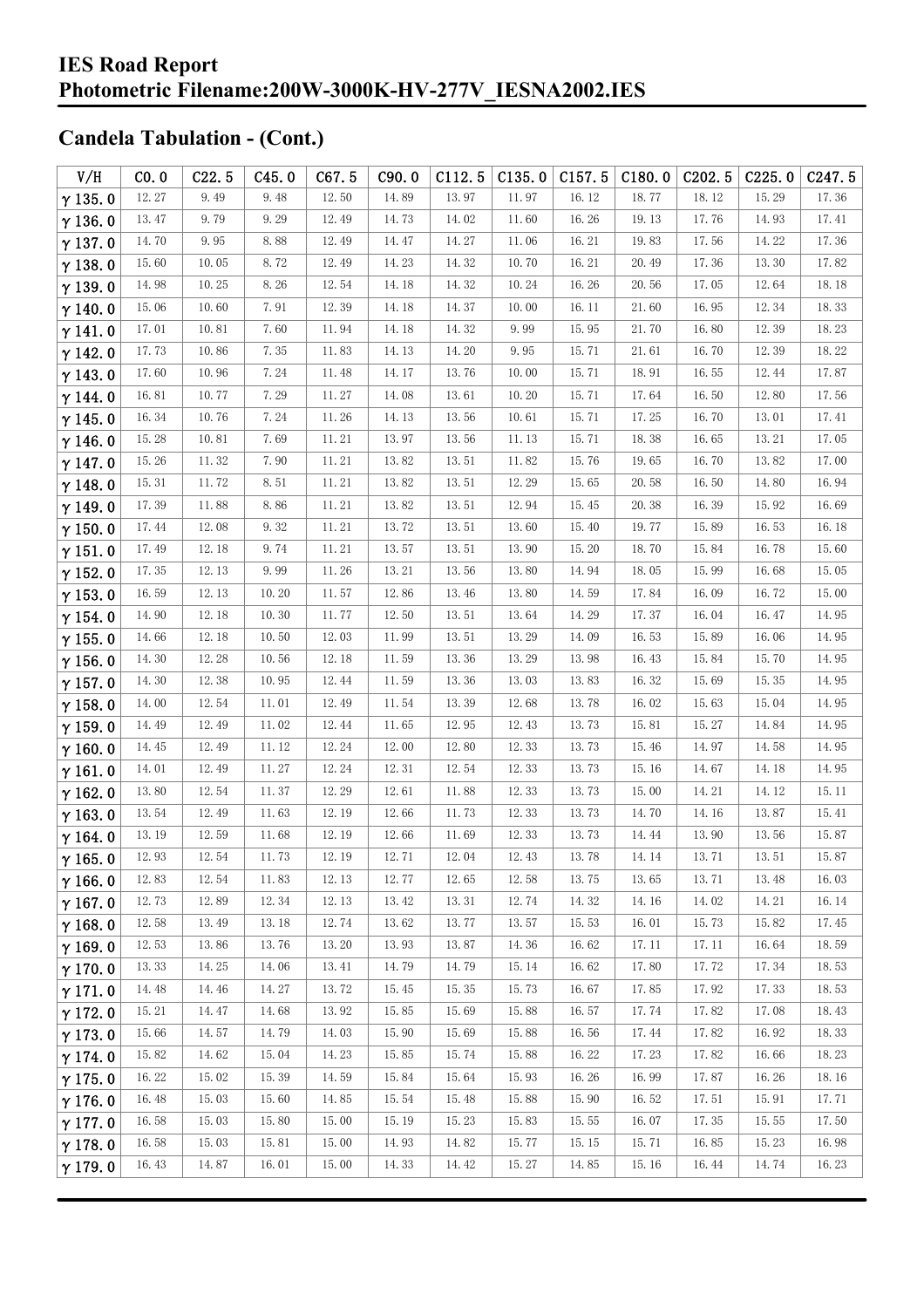| V/H            | CO. 0              | C22.5   | C45.0   | C67.5   | C90.0 | C112.5 | C135.0 | C157.5 | C180.0 | C <sub>2</sub> 02.5 | C225.0 | C <sub>247.5</sub> |
|----------------|--------------------|---------|---------|---------|-------|--------|--------|--------|--------|---------------------|--------|--------------------|
| $\gamma$ 180.0 | 16.29              | 16.29   | 16.29   | 16.29   | 16.29 | 16.29  | 16.29  | 16.29  | 16.29  | 16.29               | 16.29  | 16.29              |
| V/H            | C <sub>270.0</sub> | C292.5  | C315.0  | C337.5  |       |        |        |        |        |                     |        |                    |
| $\gamma$ 0.0   | 7463.13            | 7463.13 | 7463.13 | 7463.13 |       |        |        |        |        |                     |        |                    |
| $\gamma$ 1.0   | 7456.49            | 7503.48 | 7540.40 | 7565.41 |       |        |        |        |        |                     |        |                    |
| $\gamma$ 2.0   | 7449.82            | 7548.06 | 7616.59 | 7666.21 |       |        |        |        |        |                     |        |                    |
| $\gamma$ 3.0   | 7442.82            | 7590.20 | 7688.05 | 7769.65 |       |        |        |        |        |                     |        |                    |
| $\gamma$ 4.0   | 7438.84            | 7630.99 | 7756.72 | 7869.44 |       |        |        |        |        |                     |        |                    |
| $\gamma$ 5.0   | 7438.75            | 7672.26 | 7830.28 | 7961.88 |       |        |        |        |        |                     |        |                    |
| $\gamma$ 6.0   | 7433.35            | 7712.36 | 7902.06 | 8054.59 |       |        |        |        |        |                     |        |                    |
| $\gamma$ 7.0   | 7427.31            | 7751.03 | 7973.94 | 8146.82 |       |        |        |        |        |                     |        |                    |
| $\gamma$ 8.0   | 7423.96            | 7788.49 | 8040.96 | 8236.64 |       |        |        |        |        |                     |        |                    |
| $\gamma$ 9.0   | 7424.39            | 7824.41 | 8107.15 | 8326.99 |       |        |        |        |        |                     |        |                    |
| $\gamma$ 10.0  | 7428.16            | 7865.42 | 8175.46 | 8418.87 |       |        |        |        |        |                     |        |                    |
| $\gamma$ 11.0  | 7433.11            | 7905.95 | 8244.20 | 8501.32 |       |        |        |        |        |                     |        |                    |
| $\gamma$ 12.0  | 7445.11            | 7955.12 | 8314.38 | 8575.32 |       |        |        |        |        |                     |        |                    |
| $\gamma$ 13.0  | 7458.98            | 8005.33 | 8385.18 | 8651.87 |       |        |        |        |        |                     |        |                    |
| $\gamma$ 14.0  | 7477.72            | 8056.52 | 8456.69 | 8733.70 |       |        |        |        |        |                     |        |                    |
| $\gamma$ 15.0  | 7500.79            | 8112.08 | 8526.55 | 8809.07 |       |        |        |        |        |                     |        |                    |
| $\gamma$ 16.0  | 7531.29            | 8167.18 | 8597.14 | 8883.69 |       |        |        |        |        |                     |        |                    |
| $\gamma$ 17.0  | 7566.59            | 8223.62 | 8665.00 | 8951.90 |       |        |        |        |        |                     |        |                    |
| $\gamma$ 18.0  | 7603.63            | 8281.17 | 8723.12 | 9011.96 |       |        |        |        |        |                     |        |                    |
| $\gamma$ 19.0  | 7641.41            | 8335.43 | 8778.44 | 9071.93 |       |        |        |        |        |                     |        |                    |
| $\gamma$ 20.0  | 7685.13            | 8394.53 | 8832.99 | 9132.12 |       |        |        |        |        |                     |        |                    |
| $\gamma$ 21.0  | 7727.99            | 8457.14 | 8892.92 | 9177.65 |       |        |        |        |        |                     |        |                    |
| $\gamma$ 22.0  | 7770.59            | 8522.44 | 8944.20 | 9216.01 |       |        |        |        |        |                     |        |                    |
| $\gamma$ 23.0  | 7814.20            | 8587.42 | 8993.71 | 9253.96 |       |        |        |        |        |                     |        |                    |
| $\gamma$ 24.0  | 7861.79            | 8650.74 | 9037.23 | 9278.33 |       |        |        |        |        |                     |        |                    |
| $\gamma$ 25.0  | 7910.03            | 8713.50 | 9084.86 | 9302.58 |       |        |        |        |        |                     |        |                    |
| $\gamma$ 26.0  | 7962.27            | 8774.66 | 9121.70 | 9329.23 |       |        |        |        |        |                     |        |                    |
| $\gamma$ 27.0  | 8018.36            | 8825.66 | 9156.00 | 9346.78 |       |        |        |        |        |                     |        |                    |
| $\gamma$ 28.0  | 8076.95            | 8874.65 | 9185.73 | 9354.54 |       |        |        |        |        |                     |        |                    |
| $\gamma$ 29.0  | 8136.17            | 8924.60 | 9210.70 | 9349.67 |       |        |        |        |        |                     |        |                    |
| $\gamma$ 30.0  | 8188.87            | 8979.93 | 9233.64 | 9337.53 |       |        |        |        |        |                     |        |                    |
| $\gamma$ 31.0  | 8244.53            | 9034.39 | 9249.91 | 9315.03 |       |        |        |        |        |                     |        |                    |
| $\gamma$ 32.0  | 8296.36            | 9086.19 | 9262.85 | 9283.69 |       |        |        |        |        |                     |        |                    |
| $\gamma$ 33.0  | 8341.63            | 9134.79 | 9261.93 | 9239.02 |       |        |        |        |        |                     |        |                    |
| $\gamma$ 34.0  | 8386.82            | 9182.17 | 9258.15 | 9183.55 |       |        |        |        |        |                     |        |                    |
| $\gamma$ 35.0  | 8428.78            | 9224.27 | 9256.45 | 9122.37 |       |        |        |        |        |                     |        |                    |
| $\gamma$ 36.0  | 8464.48            | 9264.72 | 9249.91 | 9057.35 |       |        |        |        |        |                     |        |                    |
| $\gamma$ 37.0  | 8498.45            | 9300.31 | 9240.54 | 8980.57 |       |        |        |        |        |                     |        |                    |
| $\gamma$ 38.0  | 8534.79            | 9336.48 | 9223.31 | 8900.85 |       |        |        |        |        |                     |        |                    |
| $\gamma$ 39.0  | 8561.47            | 9365.23 | 9203.19 | 8812.27 |       |        |        |        |        |                     |        |                    |
| $\gamma$ 40.0  | 8587.70            | 9394.17 | 9186.90 | 8715.97 |       |        |        |        |        |                     |        |                    |
| $\gamma$ 41.0  | 8608.13            | 9418.14 | 9169.01 | 8601.12 |       |        |        |        |        |                     |        |                    |
| $\gamma$ 42.0  | 8632.74            | 9437.71 | 9143.52 | 8475.99 |       |        |        |        |        |                     |        |                    |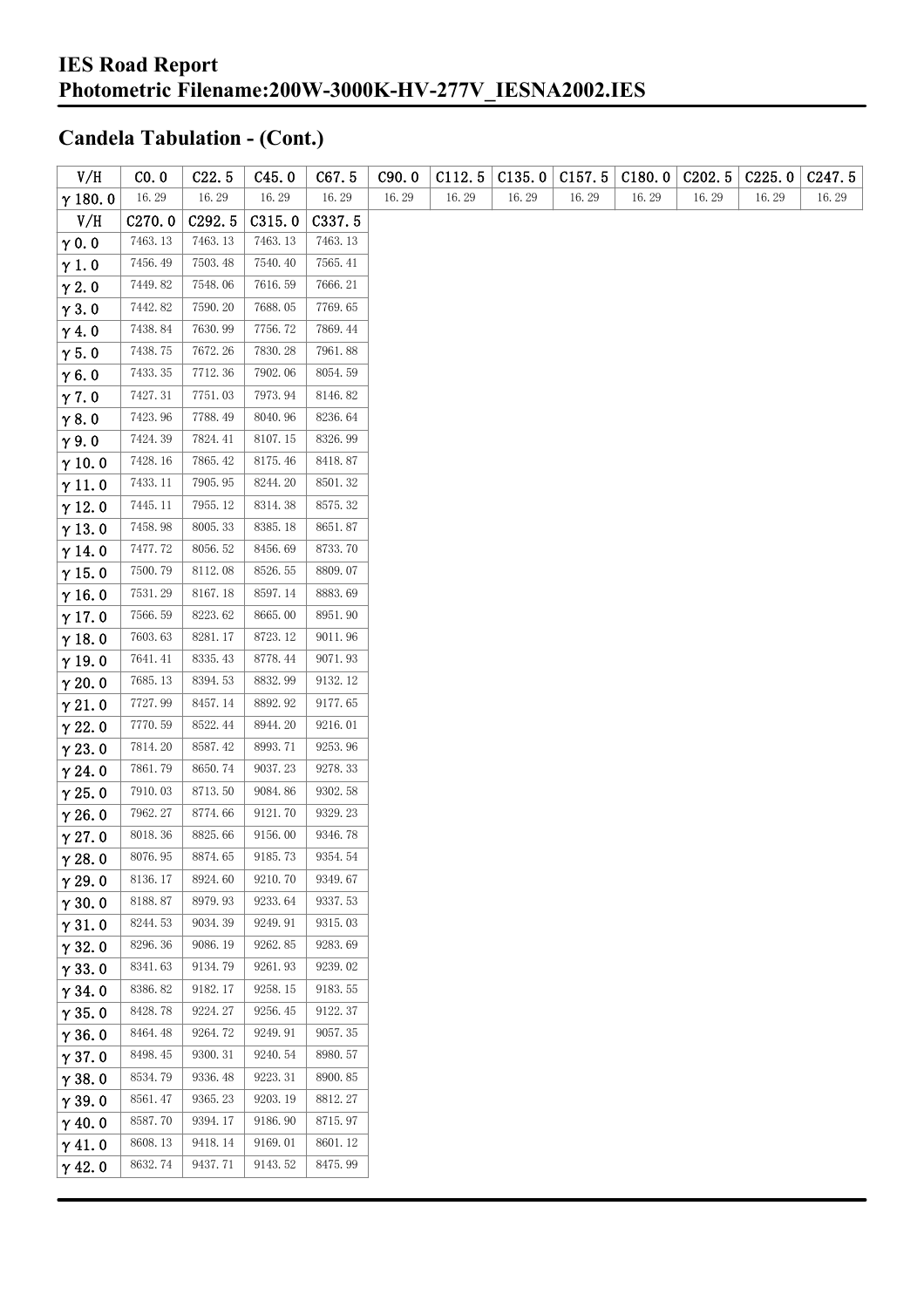| V/H            | C270.0  | C <sub>292.5</sub> | C315.0  | C337.5  |
|----------------|---------|--------------------|---------|---------|
| $\gamma$ 43. 0 | 8660.32 | 9443.91            | 9108.75 | 8351.04 |
| $\gamma$ 44.0  | 8687.67 | 9448.48            | 9067.59 | 8229.15 |
| $\gamma$ 45. 0 | 8721.66 | 9449.05            | 9021.25 | 8076.10 |
| γ46.0          | 8742.73 | 9445.79            | 8970.87 | 7912.52 |
| $\gamma$ 47. 0 | 8759.05 | 9446.28            | 8912.08 | 7737.76 |
| $\gamma$ 48.0  | 8772.21 | 9440.79            | 8832.99 | 7554.80 |
| γ49.0          | 8780.22 | 9424.79            | 8753.37 | 7351.62 |
| $\gamma$ 50. 0 | 8787.38 | 9411.09            | 8667.18 | 7124.55 |
| $\gamma$ 51.0  | 8801.39 | 9385.12            | 8565.59 | 6872.26 |
| $\gamma$ 52. 0 | 8805.64 | 9348.94            | 8450.40 | 6595.81 |
| $\gamma$ 53. 0 | 8807.89 | 9311.28            | 8312.73 | 6305.78 |
| γ54.0          | 8810.05 | 9263.70            | 8165.83 | 5998.73 |
| $\gamma$ 55.0  | 8818.26 | 9210.08            | 8003.64 | 5662.78 |
| $\gamma$ 56.0  | 8824.27 | 9146.92            | 7834.49 | 5315.55 |
| $\gamma$ 57.0  | 8827.16 | 9073.54            | 7641.59 | 4939.34 |
| $\gamma$ 58.0  | 8825.56 | 8990.04            | 7415.73 | 4529.54 |
| $\gamma$ 59.0  | 8821.79 | 8894.51            | 7169.71 | 4091.46 |
| γ60.0          | 8818.99 | 8796.58            | 6918.29 | 3623.28 |
| $\gamma$ 61. 0 | 8815.17 | 8687.91            | 6635.01 | 3137.53 |
| $\gamma$ 62. 0 | 8808.01 | 8575.34            | 6342.40 | 2663.30 |
| $\gamma$ 63.0  | 8790.96 | 8460.94            | 6030.84 | 2217.48 |
| γ64.0          | 8770.48 | 8338.43            | 5687.91 | 1803.19 |
| $\gamma$ 65.0  | 8749.67 | 8204.35            | 5320.50 | 1503.31 |
| $\gamma$ 66. 0 | 8734.45 | 8058.11            | 4925.29 | 1207.09 |
| $\gamma$ 67.0  | 8716.18 | 7893.35            | 4522.94 | 910.86  |
| γ68.0          | 8684.05 | 7710.11            | 4110.09 | 706.77  |
| $\gamma$ 69.0  | 8617.38 | 7519.25            | 3693.44 | 545.03  |
| $\gamma$ 70.0  | 8470.61 | 7307.06            | 3287.74 | 430.05  |
| γ71.0          | 8209.91 | 7075.85            | 2895.40 | 369.54  |
| $\gamma$ 72. 0 | 7774.08 | 6824.39            | 2542.41 | 339.35  |
| $\gamma$ 73. 0 | 7116.37 | 6520.27            | 2202.63 | 319.36  |
| $\gamma$ 74.0  | 6236.73 | 6182.69            | 1878.22 | 301.40  |
| $\gamma$ 75.0  | 5100.19 | 5700.76            | 1545.70 | 284.62  |
| $\gamma$ 76.0  | 4216.79 | 4811.31            | 1213.94 | 265.68  |
| $\gamma$ 77. 0 | 3479.45 | 4001.97            | 882.18  | 239.27  |
| $\gamma$ 78.0  | 2867.54 | 3321.23            | 552.66  | 215.13  |
| $\gamma$ 79.0  | 2142.78 | 2703.12            | 334.01  | 194.22  |
| $\gamma$ 80.0  | 1616.29 | 2049.71            | 210.44  | 172.42  |
| $\gamma$ 81. 0 | 1094.84 | 1539.96            | 158.78  | 147.02  |
| $\gamma$ 82. 0 | 573.39  | 1059.88            | 127.58  | 120.15  |
| $\gamma$ 83.0  | 338.85  | 580.19             | 100.81  | 94.16   |
| γ84. O         | 180.75  | 315.17             | 71.73   | 72.89   |
| $\gamma$ 85. 0 | 63.42   | 139.40             | 49.17   | 46.43   |
| $\gamma$ 86.0  | 25.75   | 42.30              | 27.26   | 19.33   |
| γ87.0          | 17.58   | 19.08              | 10.94   | 4.52    |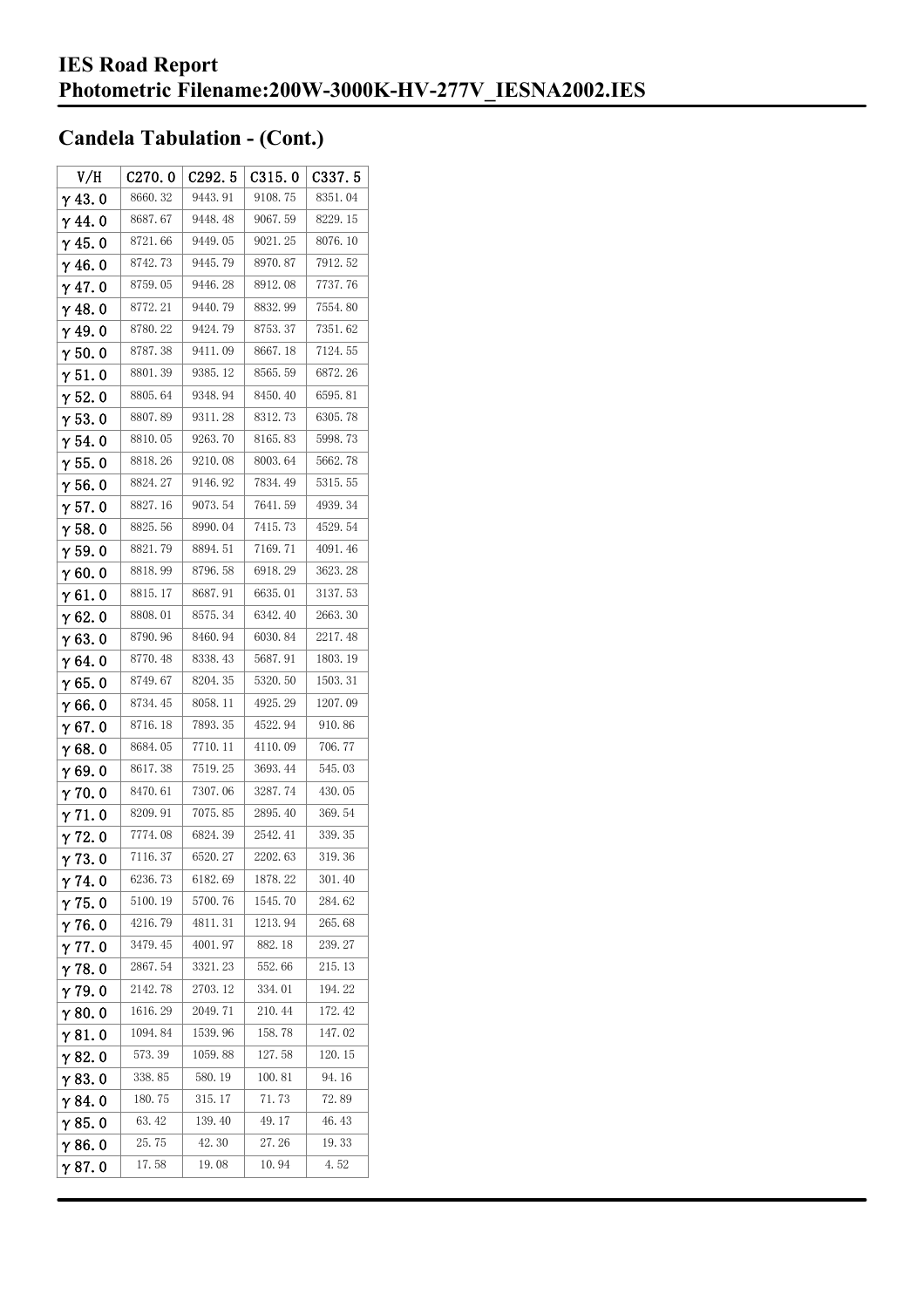| V/H             | C270.0 | C292.5 | C315.0 | C337.5 |
|-----------------|--------|--------|--------|--------|
| $\gamma$ 88. 0  | 14.51  | 14.75  | 6.32   | 2.45   |
| $\gamma$ 89.0   | 11.98  | 12.15  | 4.52   | 0.76   |
| $\gamma$ 90. 0  | 11.40  | 11.34  | 4.27   | 0.56   |
| $\gamma$ 91.0   | 11.19  | 10.78  | 4.06   | 0.51   |
| $\gamma$ 92.0   | 11.19  | 10.77  | 3.96   | 0.46   |
| $\gamma$ 93.0   | 11.59  | 10.57  | 3.96   | 0.46   |
| γ94.0           | 11.79  | 10.56  | 3.96   | 0.46   |
| $\gamma$ 95.0   | 12.44  | 10.56  | 3.96   | 0.46   |
| $\gamma$ 96.0   | 12.86  | 10.56  | 3.96   | 0.51   |
| γ97.0           | 13.36  | 10.56  | 3.96   | 0.56   |
| γ98.0           | 14.12  | 10.51  | 4.01   | 0.81   |
| $\gamma$ 99.0   | 14.67  | 10.51  | 4.36   | 1.06   |
| $\gamma$ 100. 0 | 15.13  | 10.51  | 4.41   | 1.21   |
| $\gamma$ 101. 0 | 15.75  | 10.82  | 4.46   | 1.52   |
| $\gamma$ 102. 0 | 16.29  | 10.97  | 4.66   | 1.72   |
| $\gamma$ 103.0  | 16.96  | 11.46  | 4.87   | 1.92   |
| $\gamma$ 104. 0 | 17.60  | 11.73  | 5.07   | 2.07   |
| $\gamma$ 105. 0 | 18.32  | 12.08  | 5.37   | 2.43   |
| $\gamma$ 106.0  | 18.92  | 12.63  | 5.58   | 2.78   |
| $\gamma$ 107. 0 | 19.53  | 13.25  | 6.03   | 2.89   |
| $\gamma$ 108. 0 | 19.85  | 13.71  | 6.04   | 3.19   |
| $\gamma$ 109.0  | 20.19  | 14.02  | 6.28   | 3.39   |
| $\gamma$ 110.0  | 20.55  | 14.27  | 6.49   | 3.60   |
| γ111.0          | 20.80  | 14.62  | 6.89   | 3.65   |
| $\gamma$ 112.0  | 20.86  | 14.93  | 7.00   | 3.70   |
| $\gamma$ 113.0  | 21.01  | 15.03  | 7.25   | 3.80   |
| $\gamma$ 114.0  | 21.31  | 15.18  | 7.60   | 4.00   |
| $\gamma$ 115.0  | 21.52  | 15.14  | 7.81   | 4.05   |
| $\gamma$ 116. 0 | 21.47  | 15.13  | 7.91   | 3.90   |
| $\gamma$ 117. 0 | 21.47  | 15.13  | 8.06   | 3.70   |
| $\gamma$ 118. 0 | 21.52  | 15.13  | 8.37   | 3.55   |
| γ119.0          | 21.72  | 15.13  | 8.52   | 4.45   |
| γ 120. 0        | 21.67  | 15.13  | 8.57   | 5.42   |
| $\gamma$ 121. 0 | 21.67  | 15.08  | 8.67   | 6.01   |
| $\gamma$ 122.0  | 21.72  | 15.13  | 8.73   | 6.48   |
| $\gamma$ 123.0  | 21.33  | 14. 93 | 8.73   | 6.73   |
| $\gamma$ 124.0  | 20.97  | 14.93  | 8.73   | 6.79   |
| $\gamma$ 125. 0 | 19.79  | 15.03  | 8.68   | 6.94   |
| $\gamma$ 126.0  | 20. 44 | 15.03  | 8.53   | 7.24   |
| $\gamma$ 127. 0 | 20.46  | 15.08  | 8.42   | 7.40   |
| $\gamma$ 128.0  | 20.46  | 14.89  | 8.42   | 7.64   |
| $\gamma$ 129.0  | 20.41  | 14.38  | 8.37   | 8.00   |
| γ130.0          | 19.90  | 13.93  | 8.32   | 8.30   |
| γ131.0          | 19.20  | 13.47  | 8.22   | 8.56   |
| γ132.0          | 18.53  | 12.95  | 8.12   | 8.77   |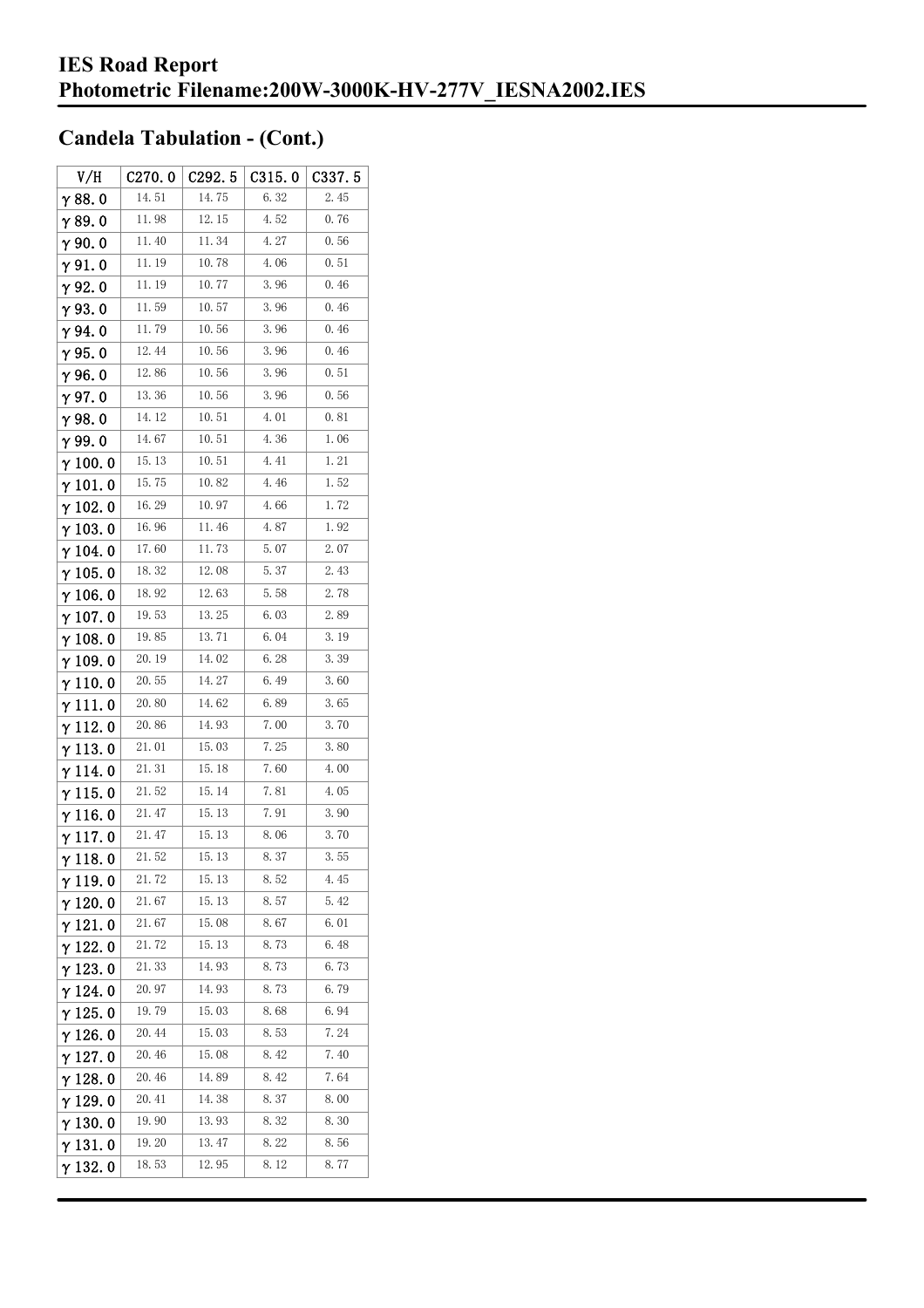| V/H             | C270.0 | C292.5 | C315.0 | C337.5 |
|-----------------|--------|--------|--------|--------|
| $\gamma$ 133.0  | 17.98  | 12.70  | 7.92   | 9.16   |
| $\gamma$ 134.0  | 17.57  | 12.34  | 7.91   | 9.42   |
| $\gamma$ 135. 0 | 17.13  | 12.29  | 7.77   | 9.67   |
| $\gamma$ 136.0  | 16.87  | 12.24  | 7.51   | 9.73   |
| $\gamma$ 137.0  | 16.76  | 12.14  | 7.41   | 9.93   |
| $\gamma$ 138. 0 | 16.46  | 12.14  | 7.36   | 10.03  |
| $\gamma$ 139. 0 | 16.26  | 12.04  | 7.31   | 10.57  |
| $\gamma$ 140.0  | 16.30  | 11.79  | 7.31   | 10.84  |
| $\gamma$ 141.0  | 16.00  | 11.38  | 7.26   | 10.94  |
| $\gamma$ 142. 0 | 15.85  | 11.07  | 7.26   | 10.99  |
| $\gamma$ 143.0  | 15.65  | 10.67  | 7.26   | 11.24  |
| $\gamma$ 144. 0 | 15.16  | 10.52  | 7.60   | 10.81  |
| $\gamma$ 145. 0 | 14.99  | 10.36  | 7.81   | 10.69  |
| $\gamma$ 146.0  | 14.64  | 10.36  | 8.26   | 10.64  |
| $\gamma$ 147.0  | 14.39  | 10.21  | 8.62   | 11.33  |
| $\gamma$ 148.0  | 14.23  | 10.11  | 8.83   | 11.35  |
| $\gamma$ 149.0  | 13.93  | 10.11  | 9.23   | 11.35  |
| $\gamma$ 150. 0 | 13.77  | 10.01  | 9.73   | 11.35  |
| $\gamma$ 151.0  | 13.42  | 9.95   | 10.10  | 11.55  |
| $\gamma$ 152. 0 | 13.12  | 9.95   | 10.60  | 11.50  |
| $\gamma$ 153. 0 | 12.61  | 10.00  | 10.95  | 11.50  |
| $\gamma$ 154.0  | 12.16  | 10.10  | 11. 11 | 11.65  |
| $\gamma$ 155. 0 | 11.70  | 10.11  | 11.26  | 11.70  |
| $\gamma$ 156. 0 | 11.24  | 10.26  | 11.41  | 11.70  |
| $\gamma$ 157. 0 | 10.90  | 10.41  | 11.42  | 11.95  |
| $\gamma$ 158. 0 | 10.94  | 10.41  | 11.67  | 12.06  |
| $\gamma$ 159.0  | 10.89  | 10.61  | 11.77  | 12.01  |
| $\gamma$ 160.0  | 11.29  | 10.72  | 11.77  | 12.01  |
| $\gamma$ 161. 0 | 11.59  | 10.77  | 11.92  | 12.11  |
| $\gamma$ 162.0  | 11.94  | 11.02  | 12.07  | 12.06  |
| $\gamma$ 163.0  | 11.95  | 11. 17 | 12.38  | 12.06  |
| $\gamma$ 164. 0 | 11.95  | 11.47  | 12.53  | 12.06  |
| $\gamma$ 165. 0 | 11.95  | 11.68  | 12.63  | 11.81  |
| $\gamma$ 166.0  | 11.95  | 11.73  | 12.63  | 11.26  |
| $\gamma$ 167.0  | 12.65  | 12.13  | 13.19  | 11.10  |
| $\gamma$ 168.0  | 13.00  | 12.73  | 13.89  | 11.59  |
| $\gamma$ 169.0  | 13.31  | 13.20  | 14.35  | 13.19  |
| $\gamma$ 170.0  | 13.66  | 13.56  | 14.56  | 14.19  |
| $\gamma$ 171.0  | 14. 17 | 13.86  | 15.01  | 14.58  |
| $\gamma$ 172.0  | 14.43  | 14.12  | 15.17  | 14.69  |
| $\gamma$ 173.0  | 14.43  | 14.42  | 15.27  | 14.74  |
| $\gamma$ 174.0  | 14.63  | 14.57  | 15.37  | 14.75  |
| $\gamma$ 175.0  | 14.93  | 15.12  | 15.62  | 14.89  |
| $\gamma$ 176.0  | 15.04  | 15.58  | 15.73  | 15.00  |
| $\gamma$ 177. 0 | 15.04  | 15.79  | 15.68  | 14.95  |